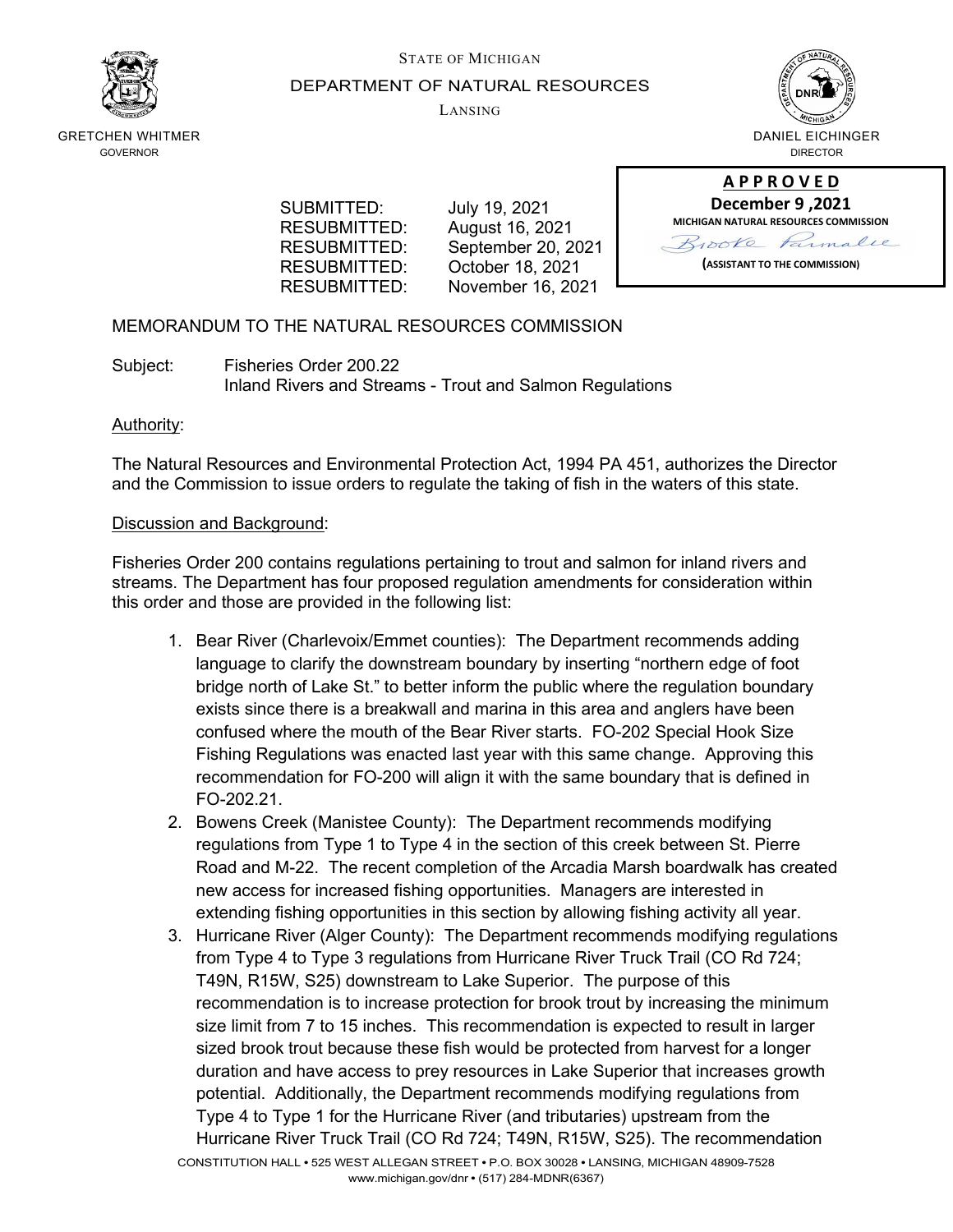Fisheries Order FO-200.22 Inland Rivers and Streams – Trout and Salmon Regulations Page 2 November 16, 2021

> would result in reducing the duration of the open fishing season to be the last Saturday in April through Sept.  $30<sup>th</sup>$ . The intent of this recommendation is to provide additional protections for brook trout in this section of river during their spawning season.

4. Salmon Trout River (Marquette County): The Department recommends changing regulations from a "Research Area" to "Brook Trout Restoration Area" to protect brook trout by increasing the minimum size limit from 18 inches to 20 inches, while also restricting harvest of lake trout, splake, and brook trout to 1 fish per day, total combined. The recommendation also includes retaining the closed fishing season from August 15 – the Friday before the last Saturday in April. Managers are interested in adding greater protection for brook trout until they reach a larger size. This recommended change would further add to the list of waters with special regulations with the goal of producing larger brook trout. The change would also result in removal of the "Research Area" regulation category from the order since this was the only water listed.

## *Issue Pros and Cons*

Amending regulations to reduce confusion in certain problematic areas helps anglers and law enforcement staff. Extending the fishing season in areas with new angler access points is a positive change for anglers. The Department has been adding more restrictive harvest regulations (higher size limits and reduced daily possession limits) on several Lake Superior tributaries to encourage the survival and growth of brook trout. Regulations for the Hurricane River and Salmon Trout River will extend protections for brook trout to add more waters where these fish can reach larger sizes to improve the fishery over time.

## *Biological*

Placing higher size limits on fish populations in certain locations can protect fish from harvest and allow them more time to grow to larger sizes. Larger sized brook trout are highly sought after by anglers; however, this regulation is best suited for locations where fish have exhibited good survival.

## *Social*

Anglers have indicated their support for more restrictive regulations placed on brook trout in Lake Superior tributaries, which would enable fish to grow to larger sizes. However, if brook trout do not survive long enough to reach larger sizes anglers will begin to question the harvest restrictions and changes will be requested. Regulations that are restrictive could result in anglers going to other locations to fish where their expectations can be met.

#### *Economic*

The Department does not expect the proposed changes to have any significant budgetary or personnel implications.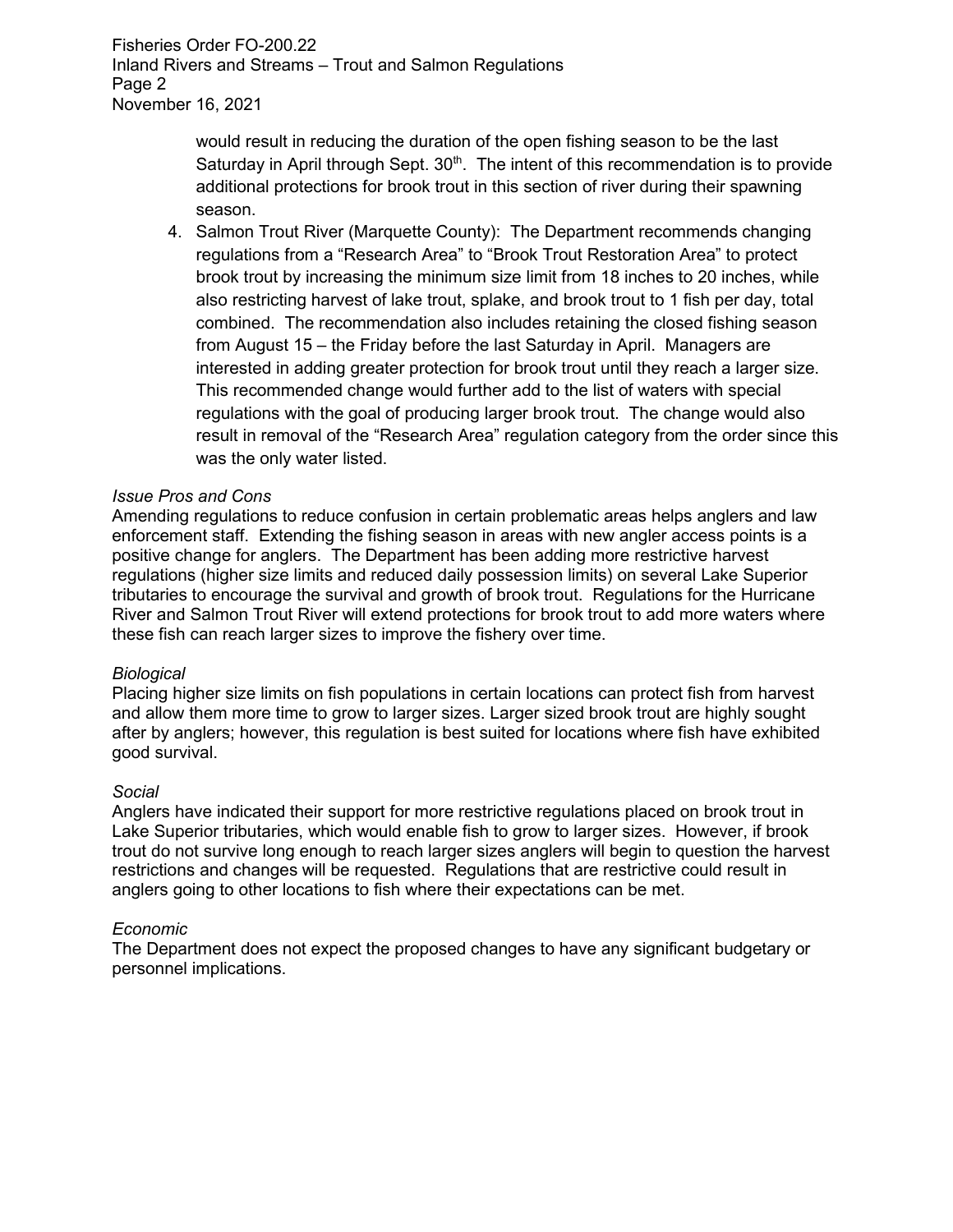Fisheries Order FO-200.22 Inland Rivers and Streams – Trout and Salmon Regulations Page 3 November 16, 2021

#### Recommendation:

Relevant Divisions have contributed to the preparation of this order. This order was submitted for information on August 12, 2021, and for action on September 16, 2021, October 14, 2021, and November 10, 2021 at the Natural Resources Commission meetings. This item appeared on the Department's August 3, 2021, September 7, 2021, October 5, 2021, and November 1, 2021 calendars and may be eligible for approval on December 9, 2021.

James Dexter, Chief Gary Hagler, Chief Gary Hagler, Chief Eisheries Division

Duquatt

Jared Duquette, Chief Jeff Stampfly, Chief

Ronald A. Olson, Chief Shannon Lott Parks and Recreation Division Natural Resources Deputy

Law Enforcement Division

**Forest Resources Division** 



I have analyzed and discussed these recommendations with staff and concur as to matters over which the Director has authority.

*for* December 9, 2021

Daniel Eichinger, Director **Daniel Example 2018** 

\_\_\_\_\_\_\_\_\_\_\_\_\_\_\_\_\_\_\_\_\_\_\_\_\_\_\_ \_\_\_\_\_\_\_\_\_\_\_\_\_\_\_\_\_\_\_\_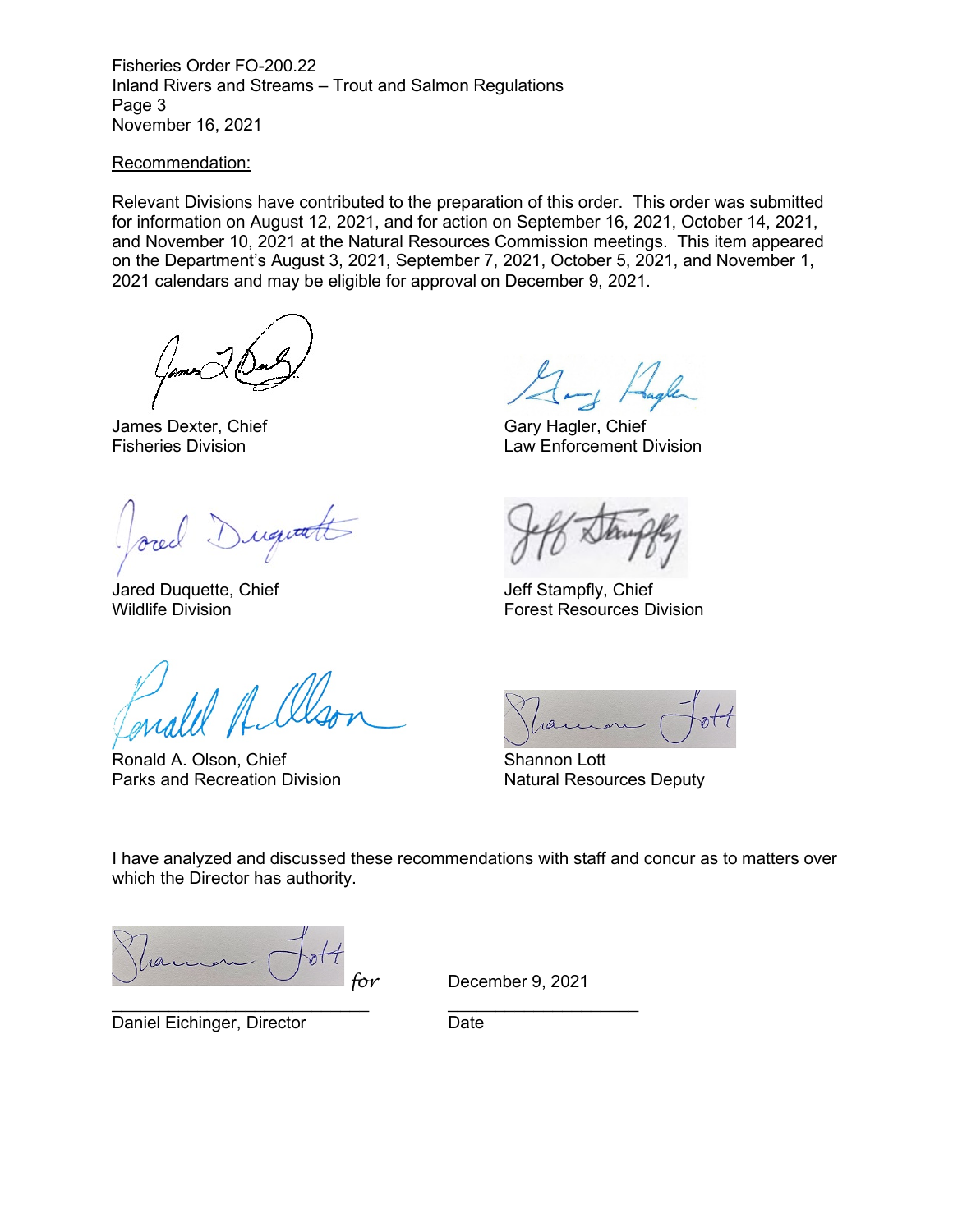# Commissioner Nyberg

Amendment to FO 200.22 – Inland Rivers and Streams - Trout and Salmon Regulations

I MOVE TO AMEND FISHERIES ORDER 200.22 TO ADD EXCEPTIONS FOR ESTABLISHING A DAILY POSSESSION LIMIT OF ONE (1) RAINBOW TROUT DURING THE SPAWNING PERIOD OF MARCH 15 THROUGH MAY 15TH ON SEVERAL WATERS AND ALSO EXTEND THE UPSTREAM BOUNDARY FOR THE LITTLE MANISTEE RIVER TO JOHNSON'S BRIDGE FOR THIS SAME TIME PERIOD.

\***Further amended to establish a testing period for the regulation change with a sunset of five (5) years. In addition, the effective date of the order was amended to 30 days from the date of signing.**

(Type 3 Streams)

Exceptions include:

The Daily Possession Limit of Rainbow Trout shall be one fish from March 15 through May 15 for the following streams:

- Manistee County Bear Creek (Upstream Boundary: County Road 600 |Downstream Boundary: Confluence of Manistee River)
- Manistee County Manistee River (Upstream Boundary: Tippy Dam | Downstream Boundary: Railroad Bridge below M-55 (T21N, R16W, S6)
- Mason County Pere Marquette River (Upstream Boundary: Reek Road (Indian Bridge) | Downstream Boundary: Old US-31)
- Muskegon County Muskegon River (Upstream Boundary: Croton Dam | Downstream Boundary: M-120)
- Marquette County Carp River (Upstream Boundary: Confluence of Morgan Creek (T47N, R25W, S4) | Downstream Boundary: Lake Superior)

(Type 4 Streams)

Exceptions include:

The Daily Possession Limit of Rainbow Trout shall be one fish from March 15 through May 15 for the following streams:

- Lake/Manistee Counties Little Manistee River (Upstream Boundary: Johnson's Bridge (Johnson Road) | Downstream Boundary: 300 ft above the Little Manistee River Weir)
- Lake/Mason Counties Pere Marquette River (Upstream Boundary: Upstream edge of the boat ramp/slide at Gleason's Landing | Downstream Boundary: Reek Road (Indian Bridge)
- Mason County Big South Branch of the Pere Marquette River (Upstream Boundary: Confluence of Beaver and Winnepesaug Creeks | Downstream Boundary: Confluence with the Pere Marquette River)
- Schoolcraft County Manistique River (Upstream Boundary: Papermill Dam | Downstream Boundary: Lake Michigan)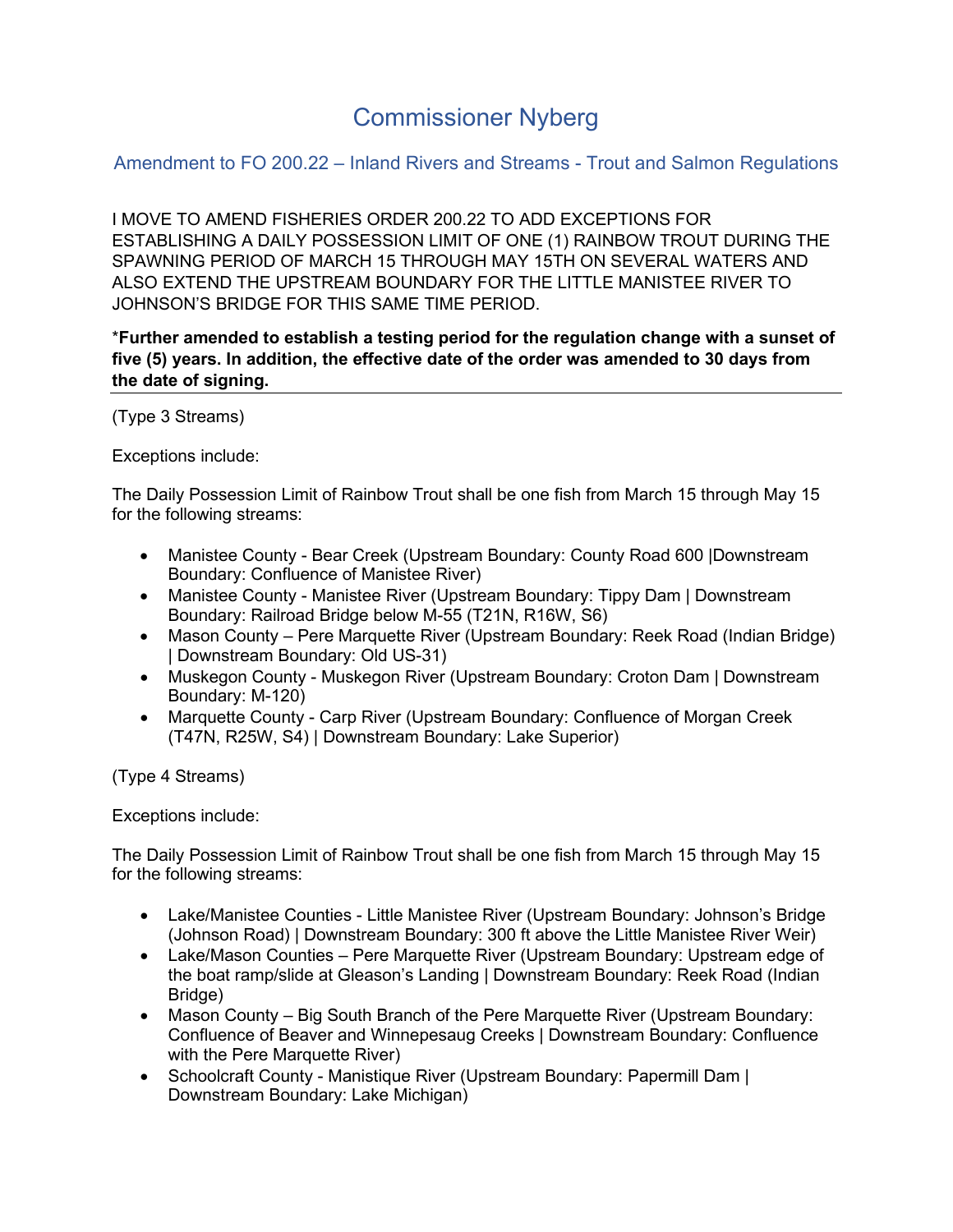# **FISHERIES ORDER**

# **Inland Rivers and Streams - Trout and Salmon Regulations Order 200.22**

By authority conferred on the Natural Resources Commission and the Department of Natural Resources by Part 487 and Part 491 of 1994 PA 451, MCL 324.48701 to 324.48740, it is ordered on December 9, 2021, the following section(s) of the Fisheries Order shall read effective January 8, 2022, as follows:

The following inland rivers and streams regulations are established for trout and salmon:

Seasons – General

Except as otherwise noted in the following sections of this order or order FO-254, the fishing and possession seasons on non-designated trout streams and all other inland waters are open for the entire year for all trout and salmon.

\*Note: For the purpose of this order Rainbow Trout refers to both Rainbow Trout and Steelhead.

- 1) Fisheries Order 210 provides a listing of all designated trout streams in Michigan. Some of the streams listed in FO-210 appear in FO-200 as Types 2, 3, 4 or gear restricted streams. Type 1 streams are not listed in FO-200. If a stream name appears in FO-210, but not in FO-200, then Type 1 stream regulations apply to that stream.
- 2) Notwithstanding any other order of the Department, for any inland stream not classified below the fishing and possession seasons are open for the entire year to the taking of trout and salmon, the minimum size limit shall be 8 inches (except 7 inches for Brook Trout), the daily possession limit shall be five (5) trout and salmon in any combination\*\*\*, and all types of natural bait and artificial lures may be used.
- 3) On all waters open to possession, the daily possession limit may include up to five (5) Chinook Salmon or Coho Salmon, in any combination.
- 4) "Artificial flies" means any commonly accepted single hooked wet and dry flies, streamers, and nymphs without spinner, spoon, scoop, lip or any other fishing lure or bait attached. The fly or leader may be weighted but no weight shall be attached to the fly or to the terminal tackle in a manner that allows the weight to be suspended from or below the hook.
- 5) "Chumming" means luring or attracting or attempting to lure or attract fish by scattering organic material into the water.
- 6) Chumming with organic materials shall be prohibited on all Type 1, 2, 3, 4 and Brook Trout Restoration Area streams.
- 7) On stream Types 1 through 4, size limits for Brook Trout and Brown Trout vary by stream type and may be found in the regulation section for each stream type. For all other species of trout and salmon, size limits shall be as follows:

| <b>Species</b>        | Minimum size limit |
|-----------------------|--------------------|
| <b>Chinook Salmon</b> | 10 inches          |
| Coho Salmon           | 10 inches          |
| Pink Salmon           | 10 inches          |
| Atlantic Salmon       | 10 inches          |
| Lake Trout            | 10 inches          |
| <b>Rainbow Trout</b>  | 10 Inches          |
| Splake                | 10 Inches          |

\*\*\*NOTE: The daily possession limit shall not include more than three (3) trout 15 inches or greater.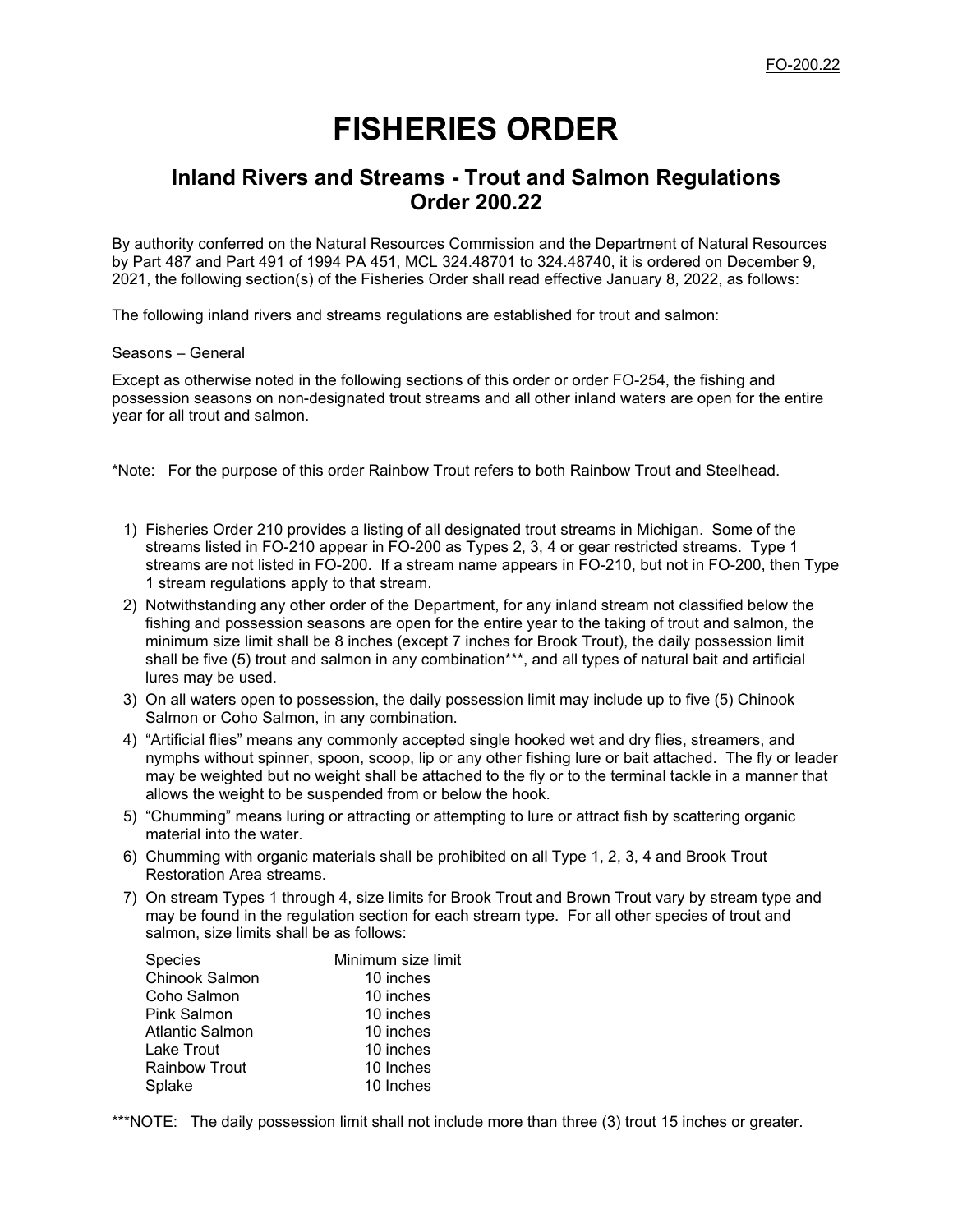# **Type 1 Streams**

- Fishing season: last Saturday in April September 30.
- Possession season: last Saturday in April September 30.
- Tackle: artificial lures and all types of natural bait may be used.

Daily Possession Limit: five (5) trout and salmon in any combination, except that the daily possession limit shall not include more than three (3) trout 15 inches or greater. Additional exception:

- 1) Platte River
	- a) The daily possession limit shall be one (1) Rainbow Trout from the Upper (Hatchery) Platte River Weir downstream to Lake Michigan.
- Size limits:

| <b>Species</b>     | Minimum size limit |
|--------------------|--------------------|
| <b>Brook Trout</b> | 7 inches           |
| Brown Trout        | 8 inches           |

Type 1 streams are listed in FO-210.

# **Type 2 Streams**

- Fishing season: last Saturday in April September 30.
- Possession season: last Saturday in April September 30.
- Tackle: artificial lures and all types of natural bait may be used.

Daily Possession Limit: five (5) trout and salmon in any combination, except that the daily possession limit shall not include more than three (3) trout 15 inches or greater.

- Size limits:

| <b>Species</b>     | Minimum size limit |
|--------------------|--------------------|
| <b>Brook Trout</b> | 10 inches          |
| Brown Trout        | 12 inches          |

Following is a listing of Type 2 streams.

| Type 2 Streams                 |                                                                       |                                             |                                                |
|--------------------------------|-----------------------------------------------------------------------|---------------------------------------------|------------------------------------------------|
| County                         | <b>Stream Name</b>                                                    | <b>Upstream Boundary</b>                    | Downstream<br>Boundary                         |
| Alcona,<br>Oscoda              | Au Sable River, Mainstream                                            | Evans Road (McKinley<br>Bridge)             | 4001 Bridge                                    |
| Allegan                        | <b>Silver Creek</b>                                                   | M-89 Bridge (T1N, R11W,<br>S26)             | Confluence with<br>Kalamazoo River             |
| Antrim,<br>Crawford.<br>Otsego | <b>Manistee River</b>                                                 |                                             | CR 612                                         |
| Baraga,<br>Houghton            | <b>Sturgeon River</b>                                                 | <b>US-41</b>                                | <b>Prickett Dam</b>                            |
| Barry                          | <b>Coldwater River</b>                                                | M-43 Bridge (T4N, R8W,<br>S <sub>16</sub> ) | <b>Freeport Road Bridge</b><br>(T5N, R9W, S36) |
| Barry                          | Unnamed tributary on North<br>Bank Coldwater River (T4N,<br>R7W, S18) |                                             |                                                |
| Cass                           | Dowagiac Creek                                                        | McKenzie Rd. (T5S, R14W,<br>S31)            | M-62                                           |
| Cheboygan,<br>Otsego           | Pigeon River                                                          | Old Vanderbilt Rd.                          | Elk Hill Campground<br><b>Horse Trail</b>      |
| Crawford                       | Au Sable River, Mainstream                                            | Business Loop 75 (James<br>St.)             | <b>Burton's Landing</b>                        |
| Gogebic                        | <b>Black River</b>                                                    | <b>US-2</b>                                 | <b>Rainbow Falls</b>                           |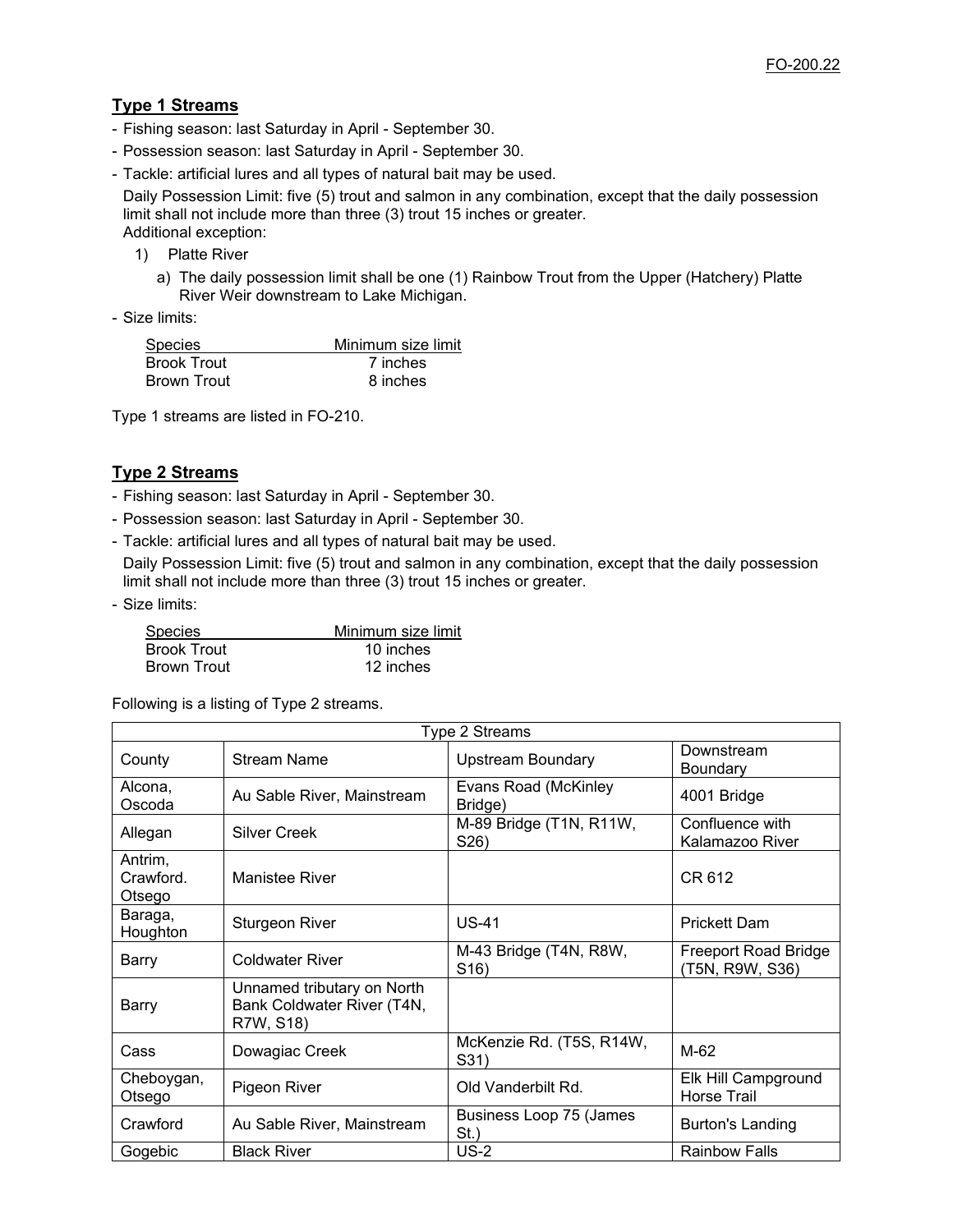| Type 2 Streams |                                     |                                              |                                                   |
|----------------|-------------------------------------|----------------------------------------------|---------------------------------------------------|
| County         | <b>Stream Name</b>                  | <b>Upstream Boundary</b>                     | Downstream<br>Boundary                            |
| Lake           | Pine River                          | Elm Flats PAS (T20N, R12W,<br>S <sub>2</sub> | Confluence with<br>Tippy Dam<br><b>Backwaters</b> |
| Marquette      | <b>Carp River</b>                   | Deer Lake Dam (T48N,<br>R27W, S27)           | Morgan Creek                                      |
| Ontonagon      | Middle Branch Ontonagon<br>River    |                                              | <b>Agate Falls</b>                                |
| St. Joseph     | Curtis Creek and all<br>tributaries |                                              |                                                   |

# **Type 3 Streams**

- Fishing season: open for the entire year.
- Possession season: open for the entire year.
- Tackle: artificial lures and all types of natural bait may be used.

Daily Possession Limit: five (5) trout and salmon in any combination, except that the daily possession limit shall not include more than three (3) trout 15 inches or greater. Additional exceptions are:

- 1. On the following waters the daily possession limit shall be one (1) Rainbow Trout from March 15 through May 15 (this provision shall expire after January 8, 2027):
	- a. Manistee County Bear Creek (from County Road 600 downstream to the confluence with the Manistee River)
	- b. Manistee County Manistee River (from Tippy Dam downstream to the Railroad Bridge below M-55 (T21N, R16W, S6)
	- c. Mason County Pere Marquette River (from Reek Road (Indian Bridge) downstream to Old US-31)
	- d. Muskegon County Muskegon River (from Croton Dam downstream to M-120)
	- e. Marquette County Carp River (from the confluence of Morgan Creek (T47N, R25W, S4) downstream to Lake Superior)
- Size limits:

| <b>Species</b>     | Minimum size limit |
|--------------------|--------------------|
| <b>Brook Trout</b> | 15 inches          |
| Brown Trout        | 15 inches          |

Following is a listing of Type 3 streams.

| Type 3 Streams |                          |                                                          |                               |
|----------------|--------------------------|----------------------------------------------------------|-------------------------------|
| County         | <b>Stream Name</b>       | <b>Upstream Boundary</b>                                 | Downstream Boundary           |
| Alcona         | <b>Pine River</b>        | $F-41$                                                   | Lake Huron                    |
| Alger          | Hurricane River          | Truck Trail (CO Rd 724;<br>T49N, R15W, S25)              | Lake Superior                 |
| Allegan        | <b>Black River</b>       | Confluence of North & South<br><b>Branch Black River</b> | Lake Michigan                 |
| Allegan        | North Branch Black River | 111 <sup>th</sup> Avenue<br>(T1N, R16W, S3)              | Confluence with<br>mainstream |
| Allegan        | Kalamazoo River          | Calkins Dam<br>(T2N, R14W, S15)                          | $US-31$                       |
| Alpena         | <b>Thunder Bay River</b> | Ninth Street Dam                                         | Lake Huron                    |
| Antrim         | <b>Elk River</b>         | Power Dam below Elk Lake                                 | Lake Michigan                 |
| Arenac         | <b>Rifle River</b>       | Sage Lake Road<br>(T23N, R3E, S22)                       | Lake Huron                    |
| Baraga         | <b>Falls River</b>       | <b>US-41</b>                                             | Lake Superior                 |
| Baraga         | <b>Sturgeon River</b>    | <b>Prickett Dam</b>                                      | Lake Superior                 |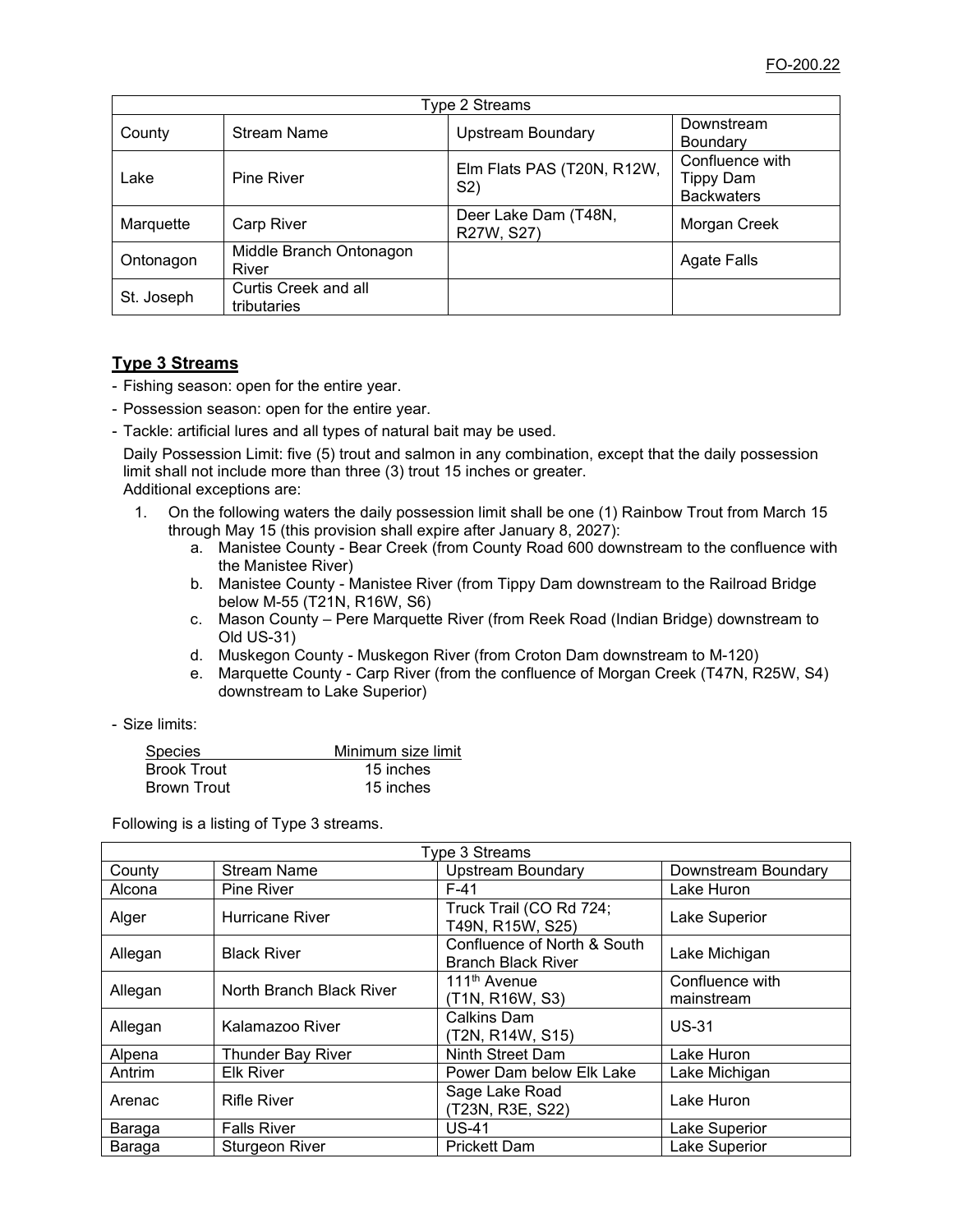|                      |                                              | Type 3 Streams                                                                                                 |                                                                       |
|----------------------|----------------------------------------------|----------------------------------------------------------------------------------------------------------------|-----------------------------------------------------------------------|
| County               | <b>Stream Name</b>                           | <b>Upstream Boundary</b>                                                                                       | Downstream Boundary                                                   |
| <b>Berrien</b>       | St. Joseph River                             | Indiana State Line                                                                                             | Lake Michigan                                                         |
| Cheboygan            | Cheboygan River                              | Cheboygan Dam                                                                                                  | Lake Huron                                                            |
| Emmet                | Carp Lake River                              | Bridge (T39N, R4W, S32)                                                                                        | Lake Michigan                                                         |
| Gogebic              | <b>Big Carp River</b>                        | A point 100 yards<br>downstream from Bathtub<br>Falls (T50N, R45W, S1,<br>$NE\frac{1}{4}$ , NW $\frac{1}{4}$ ) | Lake Superior                                                         |
| Gogebic              | <b>Black River</b>                           | <b>Rainbow Falls</b><br>(T49N, R46W, S10)                                                                      | Lake Superior                                                         |
| Gogebic              | <b>Little Carp River</b>                     | <b>Traders Falls</b><br>(T50N, R45W, S2)                                                                       | Lake Superior                                                         |
| Gogebic              | Maple Creek                                  | Bridge (T49N, R46W, S18)                                                                                       | Lake Superior                                                         |
| Gogebic              | <b>Ohman Creek</b>                           | CR 505                                                                                                         | Lake Superior                                                         |
| Gogebic              | Presque Isle River                           | Manabezho Falls                                                                                                | Lake Superior                                                         |
| Houghton             | <b>Big Traverse River</b>                    | Gay-Lake Linden Road                                                                                           |                                                                       |
| Houghton             | <b>Otter River</b>                           | Confluence of North Branch &<br>West Branch Otter River                                                        | <b>Sturgeon River</b>                                                 |
| Houghton             | <b>Pilgrim River</b>                         | <b>US-41</b>                                                                                                   | Lake Superior                                                         |
| Houghton             | Salmon-Trout River                           | Redridge Dam                                                                                                   | Lake Superior                                                         |
| Huron                | <b>Bird Creek</b>                            |                                                                                                                |                                                                       |
| Huron                | Pigeon River                                 |                                                                                                                |                                                                       |
| Huron                | Pinnebog River                               |                                                                                                                |                                                                       |
| losco                | Au Sable River                               | Foote Dam                                                                                                      | Lake Huron                                                            |
| losco                | East Branch Au Gres River<br>(Whitney Drain) | M-55 (T22N, R6E, S21)                                                                                          | Saginaw Bay                                                           |
| losco                | Van Etten Creek                              | Van Etten Lake                                                                                                 | Lake Huron                                                            |
| losco                | <b>Tawas River</b>                           |                                                                                                                |                                                                       |
| Isabella,<br>Midland | Chippewa River                               | Outlet of Lake Isabella,<br>(T15N, R6W, S35)                                                                   | Confluence with the<br><b>Tittabawassee River</b><br>(T14N, R2E, S21) |
| Leelanau             | <b>Crystal River</b>                         | Fisher Dam                                                                                                     | Lake Michigan                                                         |
| Leelanau             | <b>Leland River</b>                          | None                                                                                                           | Lake Michigan                                                         |
| Manistee             | <b>Bear Creek</b>                            | CR 600                                                                                                         | <b>Confluence of Manistee</b><br>River                                |
| Manistee             | <b>Manistee River</b>                        | <b>Tippy Dam</b>                                                                                               | Railroad Bridge below<br>M-55<br>(T21N, R16W, S6)                     |
| Marquette            | <b>Carp River</b>                            | <b>Confluence of Morgan Creek</b><br>(T47N, R25W, S4)                                                          | Lake Superior                                                         |
| Marquette            | <b>Chocolay River</b>                        | Confluence of Big Creek<br>(T47N, R24W, S9)                                                                    | Lake Superior                                                         |
| Mason                | <b>Lincoln River</b>                         | Confluence of North & South<br><b>Branches of Lincoln River</b><br>(T19N, R17W, S32)                           | Lake Michigan                                                         |
| Mason                | Pere Marquette River                         | Reek Road (Indian Bridge)                                                                                      | Old US-31                                                             |
| Mason                | Sable River                                  | Hamlin Lake Dam                                                                                                | Lake Michigan                                                         |
| Midland,<br>Saginaw  | <b>Tittabawassee River</b>                   | Sanford Dam                                                                                                    | Confluence with<br>Saginaw River                                      |
| Muskegon             | <b>Cedar Creek</b>                           | <b>River Road</b>                                                                                              | Confluence of Muskegon<br>River                                       |
| Muskegon,<br>Newaygo | Muskegon River                               | Croton Dam                                                                                                     | M-120                                                                 |
| Ontonagon            | <b>Big Iron River</b>                        | Koshak Road Bridge<br>(T49N, R43W, S2)                                                                         | Lake Superior                                                         |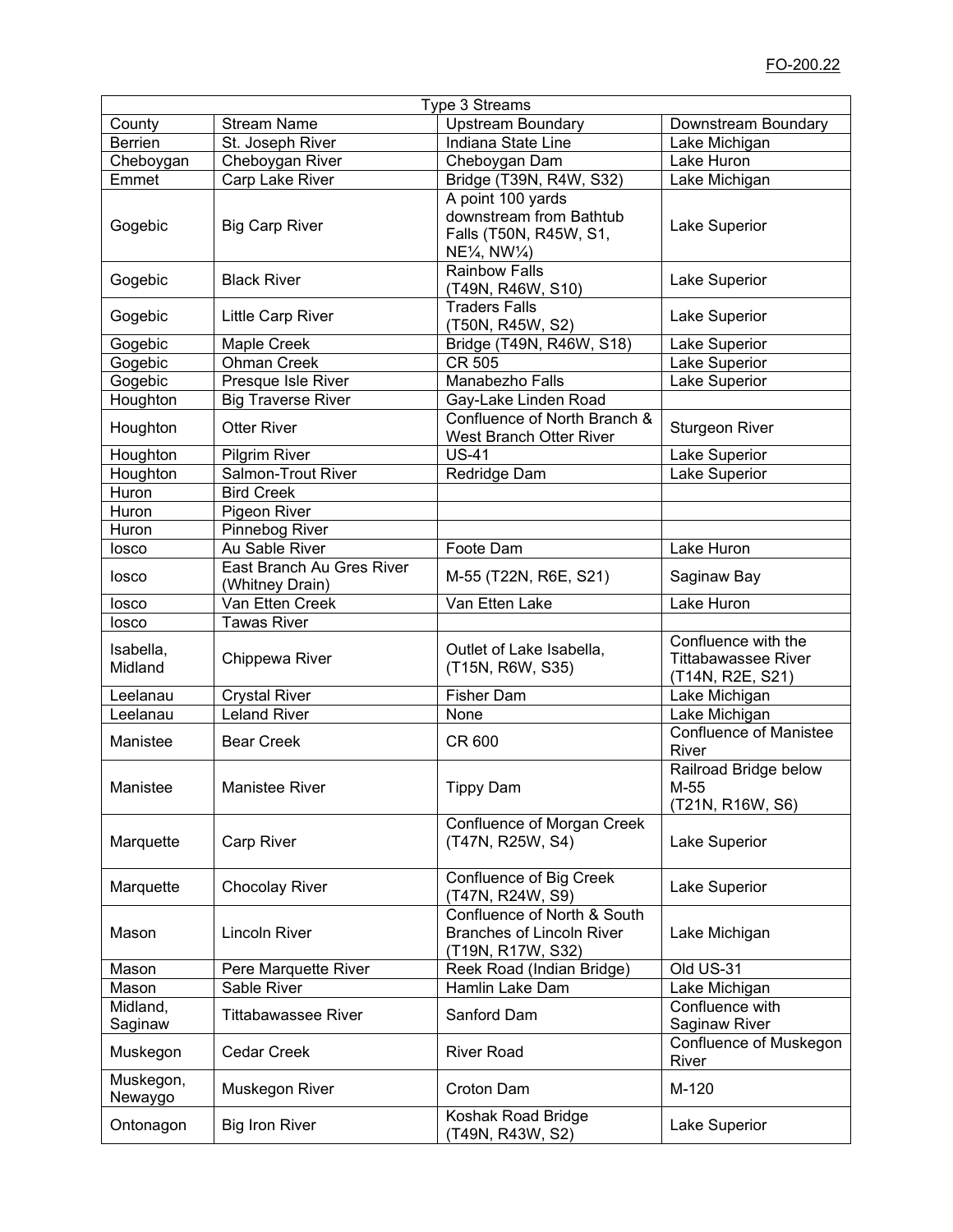| Type 3 Streams |                                                      |                                                                                                    |                                                  |
|----------------|------------------------------------------------------|----------------------------------------------------------------------------------------------------|--------------------------------------------------|
| County         | <b>Stream Name</b>                                   | <b>Upstream Boundary</b>                                                                           | Downstream Boundary                              |
| Ontonagon      | West Branch Big Iron River                           | <b>Burnt Dam Bridge</b><br>(T50N, R44W, S36)                                                       | Confluence with Big Iron<br>River                |
| Ontonagon      | Little Iron River                                    | Nonesuch Falls<br>(T50N, R43N, S1)                                                                 |                                                  |
| Ontonagon      | East Branch Ontonagon River                          | $M-28$                                                                                             |                                                  |
| Ontonagon      | Firesteel (including East &<br><b>West Branches)</b> | $M-26$                                                                                             |                                                  |
| Ontonagon      | Middle Branch Ontonagon<br>River                     | <b>Agate Falls</b>                                                                                 |                                                  |
| Ontonagon      | <b>Misery River</b>                                  | Bridge (T53N, R37W, S15)                                                                           |                                                  |
| Ontonagon      | Ontonagon River                                      |                                                                                                    |                                                  |
| Ontonagon      | West Branch Ontonagon<br>River                       | Confluence with Victoria<br><b>Hydro Station Tail Race</b><br>(T50N, R39W, S29, SE1/4 of<br>SW1/4) |                                                  |
| Ontonagon      | <b>East Sleeping River</b>                           | Railroad trestle<br>(T53N, R38W, S25)                                                              | Lake Superior                                    |
| Presque Isle   | Swan River                                           | US-23 Bridge                                                                                       | Lake Huron                                       |
| Presque Isle   | <b>Trout River</b>                                   | Dam (T35N, R5E, S17)                                                                               | Lake Huron                                       |
| Saginaw        | Saginaw River                                        |                                                                                                    | Saginaw Bay                                      |
| St. Clair      | <b>Black River</b>                                   | Private Dam in Port Huron<br>State Game Area                                                       | Confluence with<br>St. Clair River               |
| Van Buren      | South Branch Black River                             | <b>Hamilton Street Bridge</b><br>(T2S, R16W, S1)                                                   | Confluence with<br>Mainstream<br>(T1S, R17W, S2) |

# **Type 4 Streams**

- Fishing season: open for the entire year.
- Possession season:
	- 1. For Brook Trout, Brown Trout and Atlantic Salmon: the last Saturday in April September 30.
	- 2. For all other species of trout and salmon, open for the entire year.
- Tackle: artificial lures and all types of natural bait may be used.

Daily Possession Limit: five (5) trout and salmon in any combination, except that the daily possession limit shall not include more than three (3) trout 15 inches or greater. Additional exceptions are:

- 1. Little Manistee River
	- a. The daily possession limit shall be one (1) Rainbow Trout from 300 feet downstream of the Little Manistee Weir down to the boundary with Manistee Lake, which is defined as the power line crossing downstream of Stronach Road Bridge (also referred to as Water Street on some maps).
- 2. Platte River
	- a. The daily possession limit shall be one (1) Rainbow Trout from the Upper (Hatchery) Platte River Weir downstream to Lake Michigan.
- 3. On the following waters the daily possession limit shall be one (1) Rainbow Trout from March 15 through May 15 (this provision shall expire after January 8, 2027):
	- a. Lake/Manistee Counties Little Manistee River (from Johnson's Bridge (Johnson Road) downstream to 300 ft above the Little Manistee River Weir)
	- b. Lake/Mason Counties Pere Marquette River (from the upstream edge of the boat ramp/slide at Gleason's Landing downstream to Reek Road (Indian Bridge)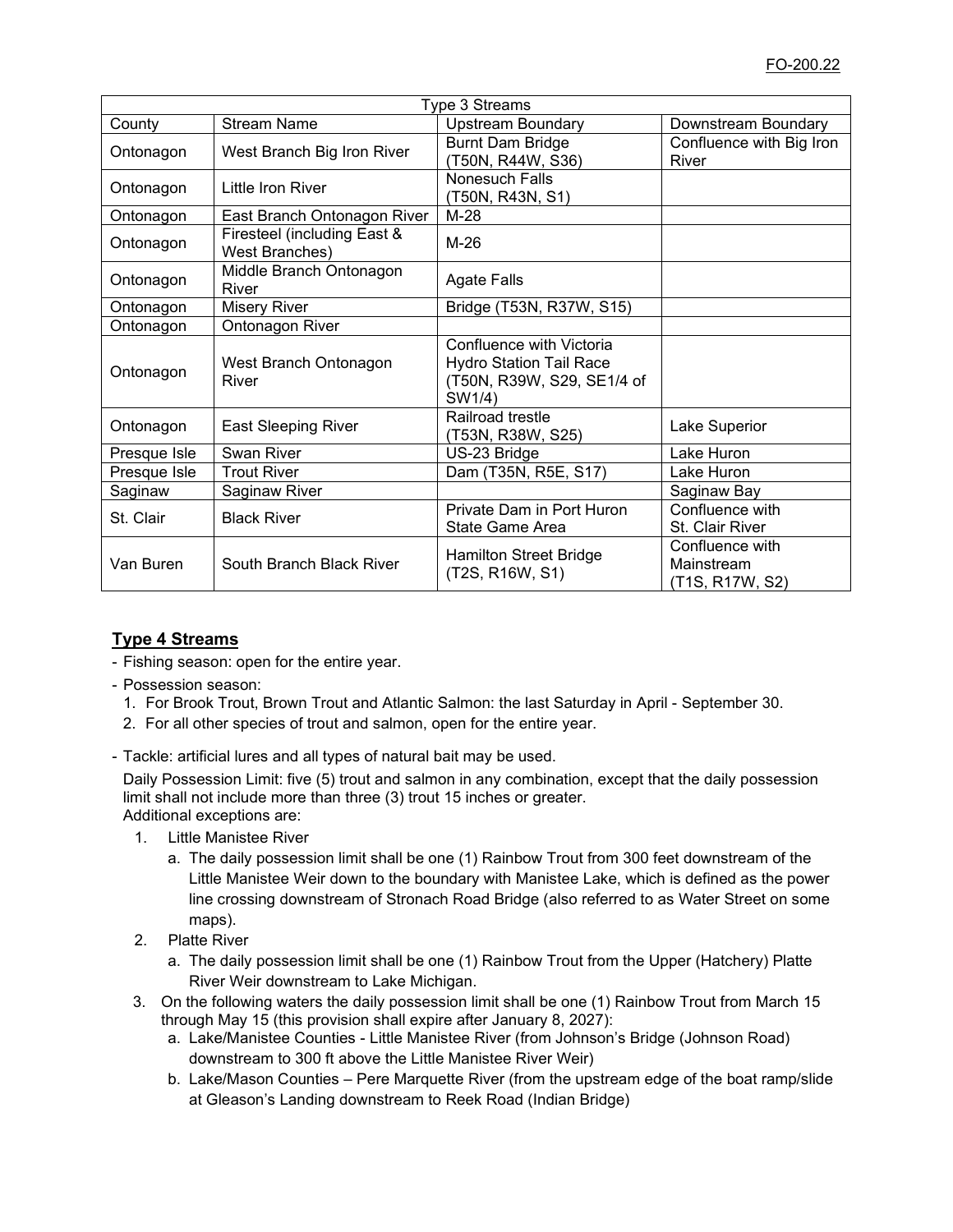- c. Mason County Big South Branch of the Pere Marquette River (from the confluence of Beaver and Winnepesaug Creeks downstream to the confluence with the Pere Marquette River)
- d. Schoolcraft County Manistique River (from the Papermill Dam downstream to Lake Michigan)
- Size limits:

| <b>Species</b>     | Minimum size limit |
|--------------------|--------------------|
| <b>Brook Trout</b> | 7 inches           |
| <b>Brown Trout</b> | 10 inches          |

Following is a listing of Type 4 streams.

| Type 4 Streams        |                                                            |                                                      |                                                        |
|-----------------------|------------------------------------------------------------|------------------------------------------------------|--------------------------------------------------------|
| County                | <b>Stream Name</b>                                         | <b>Upstream Boundary</b>                             | Downstream<br>Boundary                                 |
| Alcona, losco         | Au Sable River,<br>Mainstream                              | Alcona Dam                                           | South Branch River                                     |
| Alcona                | <b>Black River</b>                                         | Confluence with North Branch<br><b>Black River</b>   | Lake Huron                                             |
| Alger                 | Anna River                                                 | Railroad Bridge<br>(T46N, R19W, S14)                 | Lake Superior                                          |
| Alger                 | Au Train River                                             | Powerhouse below M-94                                | Lake Superior                                          |
| Alger                 | Laughing Whitefish River                                   | Forks (T47N, R22W, S22)                              | Lake Superior                                          |
| Alger                 | Miner's River                                              | Miner's Falls                                        |                                                        |
| Alger                 | <b>Rock River</b>                                          | Railroad Bridge<br>(T47N, R21W, S22)                 | Lake Superior                                          |
| Alger                 | Sable Creek                                                |                                                      |                                                        |
| Alger                 | <b>Sucker River</b>                                        | Old Grand Marais/Seney<br>Road Bridge                |                                                        |
| Allegan               | Middle Branch Black River                                  | Confluence of Spring Brook<br>Creek (T1N, R15W, S22) | Confluence with<br>Black River,<br>Mainstream          |
| Allegan               | Gun River, Mainstream                                      | 122nd Avenue<br>(T2N, R11W, S12)                     | US-131 bridge<br>(T1N, R11W, S18)                      |
| Allegan               | <b>Pine Creek Tributary</b>                                | 101 <sup>st</sup> Avenue                             | Confluence with Pine<br>Creek                          |
| Allegan               | <b>Swan Creek</b>                                          | 109 <sup>th</sup> Avenue<br>(T1N, R14W, S7)          | Confluence with<br>Kalamazoo River<br>(T2N, R14W, S9)  |
| Allegan               | Rabbit River, Mainstream                                   | US-131 Bridge<br>(T4N, R11W, S31)                    | Confluence with<br>Kalamazoo River<br>(T3N, R15W, S16) |
| Alpena                | Devils River                                               | US-23 Bridge                                         | Lake Huron                                             |
| Alpena                | Long Lake Creek                                            | None                                                 | Lake Huron                                             |
| Antrim                | <b>Elk River Bypass</b>                                    | Up to the Bypass Dam                                 | Lake Michigan                                          |
| Antrim                | <b>Grass River (including</b><br>Clam Lake and Clam River) | Lake Bellaire                                        | <b>Torch Lake</b>                                      |
| Antrim                | Intermediate River                                         | Intermediate Dam                                     | Lake Bellaire                                          |
| Antrim,<br>Charlevoix | Jordan River                                               | <b>Graves Crossing</b>                               | Lake Charlevoix                                        |
| Baraga                | <b>Huron River</b>                                         | <b>Big Erics Bridge</b><br>(T52N, R30W, S35)         |                                                        |
| Baraga                | <b>Ravine River</b>                                        | Sicotte Road                                         |                                                        |
| Baraga                | <b>Silver River</b>                                        | <b>Silver Falls</b>                                  |                                                        |
| Baraga                | <b>Slate River</b>                                         | Slate Falls                                          |                                                        |
| Barry                 | <b>Bassett Creek</b>                                       | <b>Baker Lake</b>                                    | Confluence with<br>Thornapple River                    |
| Barry                 | Cedar Creek                                                | Sources                                              | M-37 (T2N, R8W, S9)                                    |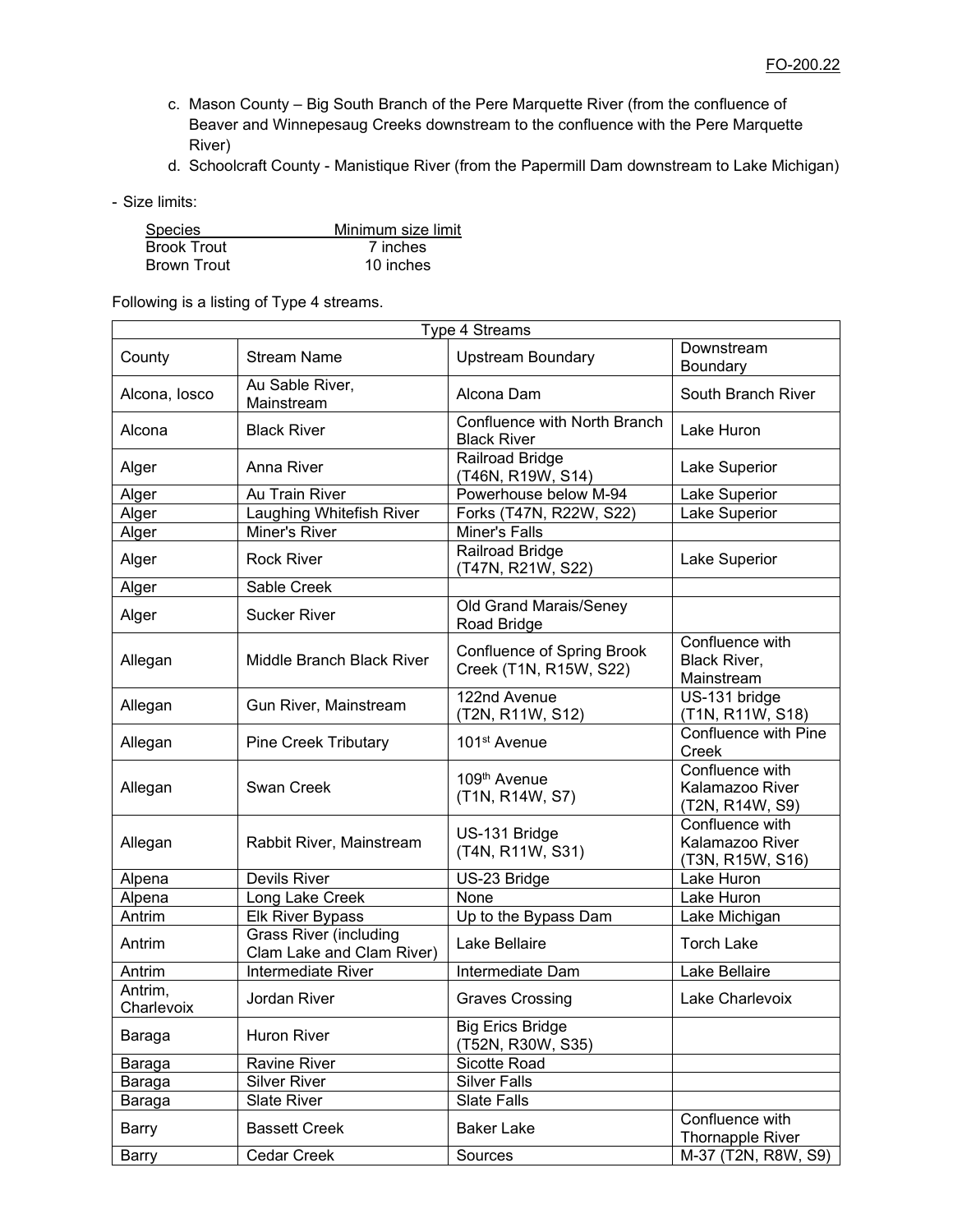| Type 4 Streams        |                               |                                                      |                                                                       |
|-----------------------|-------------------------------|------------------------------------------------------|-----------------------------------------------------------------------|
| County                | <b>Stream Name</b>            | <b>Upstream Boundary</b>                             | Downstream<br>Boundary                                                |
| Barry, Kent           | <b>Coldwater River</b>        | <b>Freeport Road</b>                                 | Confluence with<br><b>Thornapple River</b>                            |
| Barry                 | <b>Turner Creek</b>           | (T3N, R10W, S23)                                     | Confluence with<br><b>Baker Creek</b><br>(T3N, R10W, S9)              |
| Benzie                | <b>Betsie River</b>           | <b>Kurick Road</b>                                   | $M-22$                                                                |
| Benzie                | <b>Otter Creek</b>            | Otter Lake outlet<br>(T27N, R14W, S13)               | Lake Michigan                                                         |
| Benzie                | <b>Platte River</b>           | US-31 bridge at<br>Veteran's Park                    | Lake Michigan                                                         |
| <b>Berrien</b>        | <b>Blue Creek</b>             |                                                      |                                                                       |
| <b>Berrien</b>        | Dowagiac River                | Niles Dam at Pucker Street<br>(T7S, R17W, S13)       | Confluence with<br>St. Joseph River                                   |
| <b>Berrien</b>        | Galien River, Mainstream      |                                                      | Lake Michigan                                                         |
| <b>Berrien</b>        | Galien River, South Branch    |                                                      | Confluence with the<br><b>Galien River</b>                            |
| Branch, St.<br>Joseph | Prairie River, mainstream     | <b>Bowers Road</b><br>(T8S, R7W, S4)                 | MacKale Road<br>(T7S, R9W, S8)                                        |
| Calhoun               | Nottawa Creek                 | (T3S, R5W, S35)                                      | Calhoun Co. line<br>(T4S, R8W, S31)                                   |
| Calhoun,<br>Jackson   | South Branch Rice Creek       | Concord Road (Jackson Co.)                           | Confluence of<br>Rice Creek and<br>Kalamazoo River<br>(T2S, R6W, S25) |
| Cass                  | Dowagiac Drain                |                                                      |                                                                       |
| Cass                  | Dowagiac River,<br>Mainstream | To source                                            | <b>Pucker Street</b><br>(T7S, R17W, S13)                              |
| Charlevoix            | <b>Boyne River</b>            | P.H. Dam                                             | Lake Charlevoix                                                       |
| Charlevoix,<br>Emmet  | <b>Bear River</b>             | <b>Walloon Lake</b>                                  | Northern edge of foot<br>bridge north of Lake<br>St.                  |
| Cheboygan,<br>Emmet   | Maple River                   | <b>Woodland Road</b>                                 | Mouth                                                                 |
| Cheboygan             | Mill Creek                    |                                                      | Lake Huron                                                            |
| Cheboygan             | Pigeon River                  | Pine Grove Campground<br>Stairs                      | <b>East Mullet Road</b>                                               |
| Cheboygan             | Sturgeon River                | Afton Road (Webb Road)                               | Mouth at Burt Lake                                                    |
| Chippewa              | <b>Albany Creek</b>           | Bridge below lamprey weir                            | Lake Huron                                                            |
| Chippewa,<br>Mackinac | Carp River, mainstream        |                                                      | Lake Huron                                                            |
| Chippewa              | <b>Halfaday Creek</b>         | Lakeshore Drive                                      | Lake Superior                                                         |
| Chippewa              | Pendill's Creek               | Second Dam<br>(T47N, R4W, S28)                       | Lake Superior                                                         |
| Chippewa,<br>Mackinac | Pine River                    | H-40 Bridge                                          | Lake Huron                                                            |
| Crawford,<br>Oscoda   | Au Sable River,<br>mainstream | McMasters Bridge Road<br>(McMasters Bridge)          | Rainbow Bend<br>power line<br>(T26N, R2E, S3)                         |
| Delta                 | <b>Bark River</b>             | 9 Road (Section line between<br>T38N, R24W, S20, 29) | Lake Michigan                                                         |
| Delta                 | <b>Big Fishdam River</b>      | CR 2222 Bridge<br>(T41N, R18W, S9)                   | Lake Michigan                                                         |
| Delta                 | Days River                    | M-35 Bridge                                          | Lake Michigan                                                         |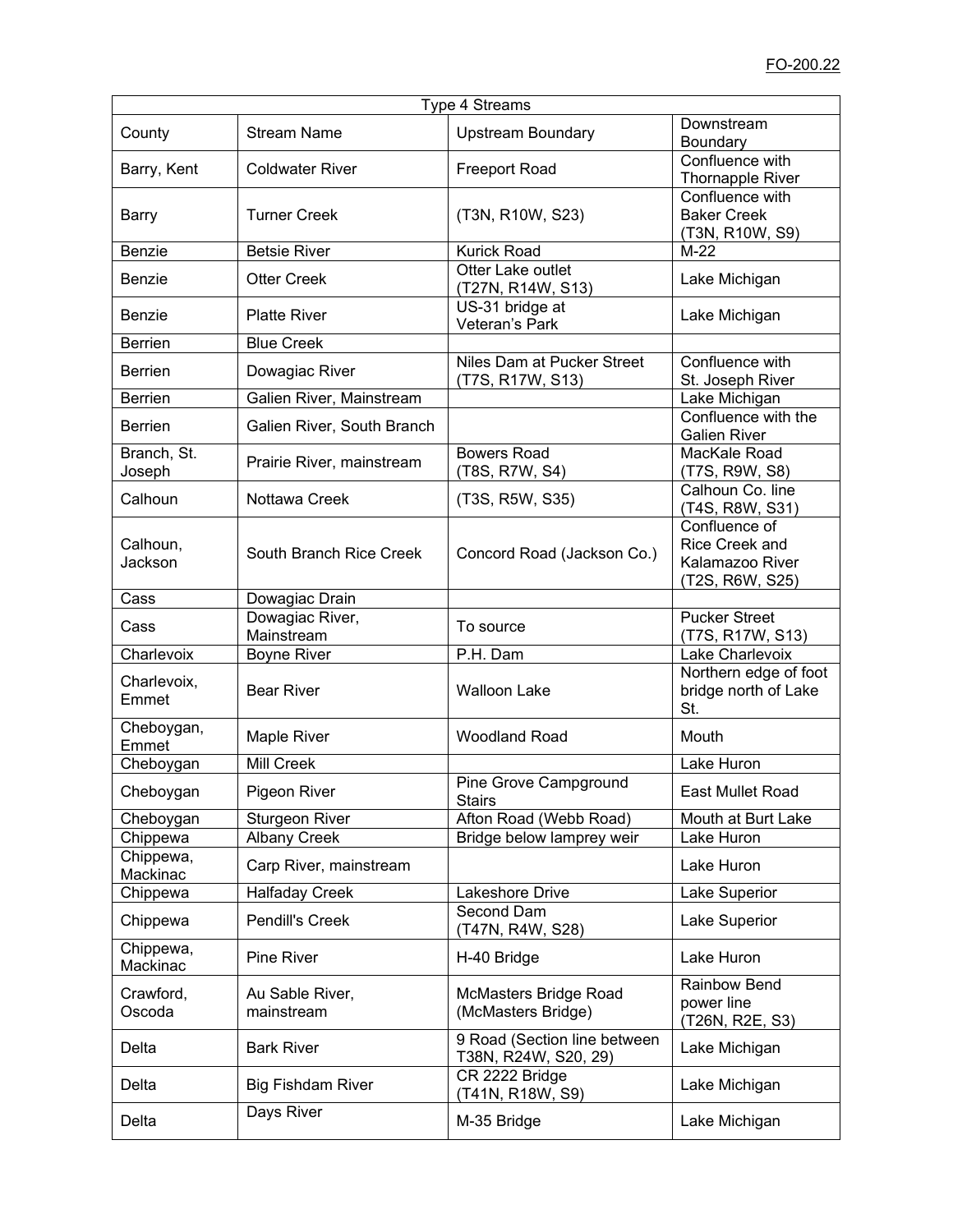| <b>Type 4 Streams</b> |                                     |                                                                    |                                       |  |  |
|-----------------------|-------------------------------------|--------------------------------------------------------------------|---------------------------------------|--|--|
| County                | <b>Stream Name</b>                  | <b>Upstream Boundary</b>                                           | Downstream<br>Boundary                |  |  |
| Delta,<br>Dickinson   | <b>Ford River</b>                   | <b>Northland Truck Trail</b><br>(T43N, R27W, S35)<br>Dickinson Co. | Lake Michigan                         |  |  |
| Delta                 | <b>Rapid River</b>                  | CR S-15 (T42N, R21W, S19)                                          | Lake Michigan                         |  |  |
| Delta                 | <b>Sturgeon River</b>               | CR 442 Bridge<br>(T42N, R20W, S13)                                 | Lake Michigan                         |  |  |
| Delta                 | <b>Tacoosh River</b>                | 29th Lane (CR G-24)                                                | Lake Michigan                         |  |  |
| Delta                 | <b>Whitefish River</b>              | 38th Road (USFS 2236)                                              | US-2 Bridge<br>(T41N, R21W, S28)      |  |  |
| <b>Grand Traverse</b> | <b>Boardman River</b>               | <b>Beitner Road</b>                                                | Lake Michigan                         |  |  |
| Houghton              | <b>Elm River</b>                    | Road Bridge between<br>(T53N, R36W, S3, S10)                       |                                       |  |  |
| Houghton              | Little Elm River                    | Agate Beach Road<br>(T53N, R36W, S6)                               |                                       |  |  |
| Houghton              | South Branch Elm River              | <b>Bridge</b><br>(T54N, R36W, S29, S32)                            |                                       |  |  |
| Houghton              | <b>Graveraet River</b>              | Mouth of Deer Creek<br>(T45N, R36W, S2)                            |                                       |  |  |
| Houghton              | <b>Trap Rock River</b>              | Cemetery Road<br>(T56N, R32W, S29)                                 |                                       |  |  |
| lonia,<br>Montcalm    | <b>Fish Creek</b>                   | <b>Sidney Road</b>                                                 | Confluence with<br>Maple River        |  |  |
| Ionia,<br>Montcalm    | <b>Prairie Creek</b>                | <b>East Muskrat Road</b>                                           | Confluence with<br><b>Grand River</b> |  |  |
| Ionia                 | Sebewa Creek and all<br>tributaries |                                                                    |                                       |  |  |
| Kalamazoo             | Augusta Creek                       | Little Gilkey Lake and<br><b>Fair Lakes Outlets</b>                | Knappen Mills Dam                     |  |  |
| Kalamazoo             | Portage Creek                       |                                                                    | Kilgore Road<br>(T3S, R11W, S3)       |  |  |
| Kalkaska,<br>Wexford  | Manistee River                      | Sunset Trail Road (CCC<br>Bridge T26N, R6W, S26)                   | M-115                                 |  |  |
| Kalkaska              | <b>Rapid River</b>                  | Antrim (Rugg) Pond                                                 | <b>Torch River</b>                    |  |  |
| Kalkaska,<br>Antrim   | <b>Torch River</b>                  | <b>Torch Lake</b>                                                  | Lake Skegemog                         |  |  |
| Kent                  | Nash Creek                          |                                                                    | Confluence with<br>Rogue River        |  |  |
| Kent                  | <b>Ball Creek</b>                   |                                                                    | Confluence with<br>Rogue River        |  |  |
| Kent                  | <b>Buck Creek</b>                   |                                                                    | Confluence with<br><b>Grand River</b> |  |  |
| Kent                  | Rogue River                         |                                                                    | Confluence with<br><b>Grand River</b> |  |  |
| Keweenaw              | Eagle River                         | Dam, Eagle River Village                                           |                                       |  |  |
| Keweenaw              | Fanny Hooe River                    | Lake Fanny Hooe                                                    |                                       |  |  |
| Keweenaw              | <b>Gratiot River</b>                | <b>Bridge</b><br>(T57N, R32W, S19, S20)                            | Lake Superior                         |  |  |
| Keweenaw              | <b>Silver Creek</b>                 | Falls (T58N, R32W, S26)                                            | Lake Superior                         |  |  |
| Keweenaw              | <b>Silver River</b>                 | $M-26$                                                             | Lake Superior                         |  |  |
| Keweenaw              | <b>Tobacco River</b>                | Mouth of Black Brook Creek                                         |                                       |  |  |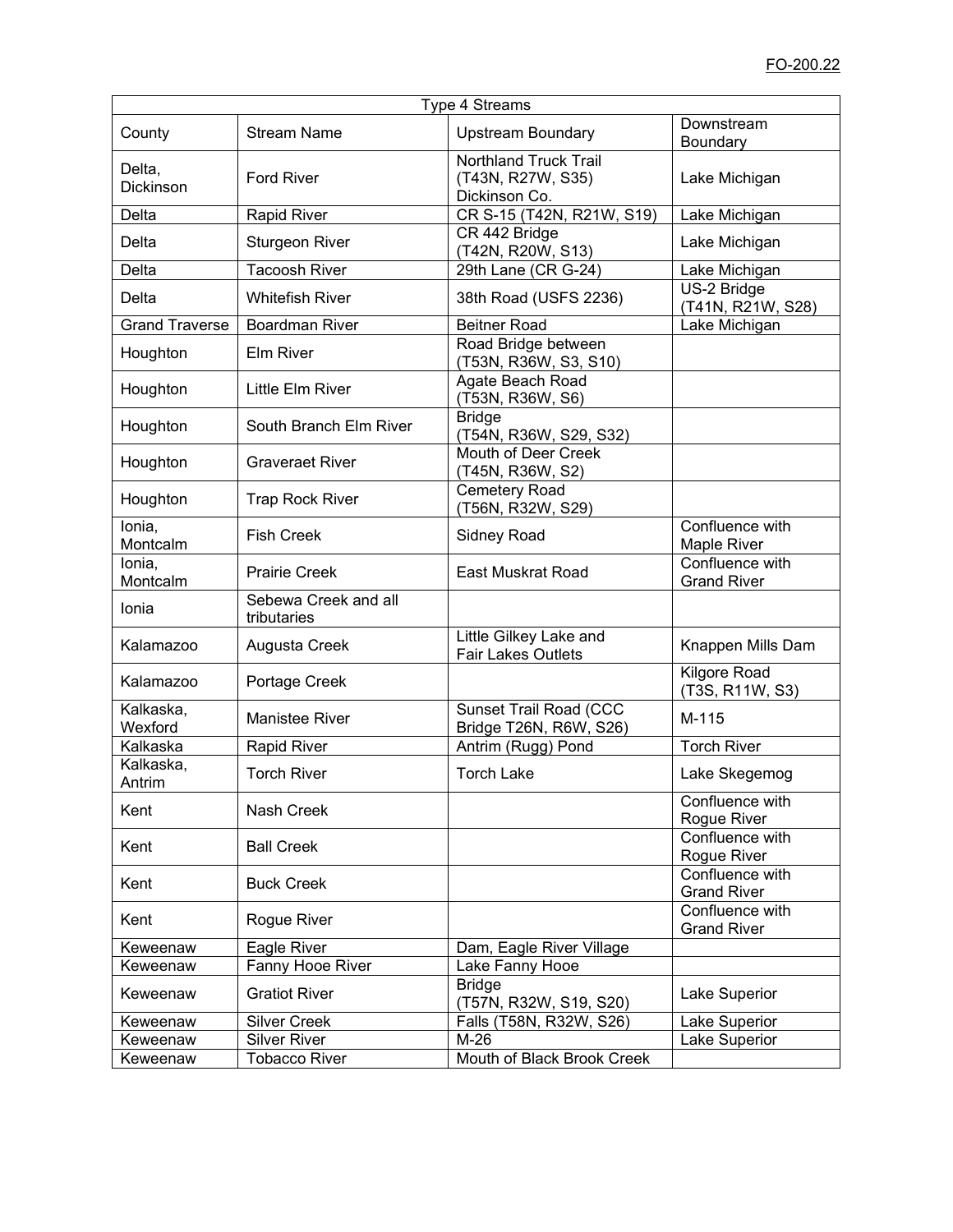| Type 4 Streams                   |                              |                                                             |                                                                                                                                                                                          |  |  |
|----------------------------------|------------------------------|-------------------------------------------------------------|------------------------------------------------------------------------------------------------------------------------------------------------------------------------------------------|--|--|
| County                           | <b>Stream Name</b>           | <b>Upstream Boundary</b>                                    | Downstream<br>Boundary                                                                                                                                                                   |  |  |
| Lake, Manistee                   | <b>Little Manistee River</b> | Johnson Road<br>(Johnson's Bridge)                          | The boundary with<br>Manistee Lake, which<br>is defined as the<br>power line crossing<br>downstream of<br>Stronach Road<br>Bridge (also referred<br>to as Water Street on<br>some maps). |  |  |
| Lake, Mason                      | Pere Marquette River         | Upstream edge of the boat<br>ramp at Rainbow Rapids         | <b>Reek Road</b><br>(Indian Bridge)                                                                                                                                                      |  |  |
| Leelanau                         | Shalda Creek                 | <b>Little Traverse Lake</b><br>(T29N, R13W, S10)            | Lake Michigan<br>(T29N, R13W, S4)                                                                                                                                                        |  |  |
| Luce                             | <b>Blind Sucker River</b>    | <b>Blind Sucker Flooding Dam</b>                            |                                                                                                                                                                                          |  |  |
| Luce                             | <b>Two-Hearted River</b>     | CR 407 (High Bridge)                                        | Lake Superior                                                                                                                                                                            |  |  |
| Mackinac                         | <b>Black River</b>           | Peters Truck Trail Footbridge                               |                                                                                                                                                                                          |  |  |
| Mackinac                         | <b>Brevoort River</b>        | <b>Brevoort Lake</b>                                        |                                                                                                                                                                                          |  |  |
| Mackinac                         | <b>Crow River</b>            | Outfall of Amadon Pond                                      |                                                                                                                                                                                          |  |  |
| Mackinac,<br>Schoolcraft         | Milakokia River              | Inland-Limestone Co.<br>Railroad Bridge<br>(T41N, R13W, S1) | Lake Michigan                                                                                                                                                                            |  |  |
| Mackinac                         | Millecoquins River           | H-40 Bridge                                                 | Lake Michigan                                                                                                                                                                            |  |  |
| Macomb                           | <b>Clinton River</b>         | Yates Dam above Dequindre<br>Road                           | Lake St. Clair                                                                                                                                                                           |  |  |
| Macomb                           | North Branch Clinton River   | 32 Mile Road                                                | Confluence with<br><b>Clinton River</b>                                                                                                                                                  |  |  |
| Manistee                         | <b>Manistee River</b>        | Hodenpyl Reservoir                                          | <b>Red Bridge</b>                                                                                                                                                                        |  |  |
| Manistee                         | <b>Bowens Creek</b>          | St. Pierre Road                                             | $M-22$                                                                                                                                                                                   |  |  |
| Marquette                        | <b>Big Garlic River</b>      | Forks (T49N, R27W, S12)                                     | Lake Superior                                                                                                                                                                            |  |  |
| Marquette                        | <b>Harlow Creek</b>          | Railroad Bridge<br>(T49N, T26W, S24)                        | Lake Superior                                                                                                                                                                            |  |  |
| Marquette                        | Iron River                   | Lake Independence Dam                                       | Lake Superior                                                                                                                                                                            |  |  |
|                                  | <b>Big South Branch Pere</b> | Confluence Beaver and                                       | Confluence with                                                                                                                                                                          |  |  |
| Mason                            | Marquette River              | <b>Winnepesaug Creeks</b>                                   | Pere Marquette River                                                                                                                                                                     |  |  |
| Mason                            | Sable River                  | Pole Bridge<br>T19N, R15W, S3)                              | Hamlin Lake                                                                                                                                                                              |  |  |
| Mecosta,<br>Montcalm,<br>Newaygo | Little Muskegon River        |                                                             |                                                                                                                                                                                          |  |  |
| Mecosta,<br>Osceola              | Muskegon River               | US-10 (T18N, R8W, S34)                                      | <b>DNR River Bend</b><br><b>Bluffs PAS</b><br>(T15N, R9W, S31)                                                                                                                           |  |  |
| Menominee                        | <b>Big Cedar River</b>       | <b>Veterans Memorial Park Dam</b><br>(T38N, R26W, S9)       | Lake Michigan                                                                                                                                                                            |  |  |
| Menominee                        | <b>Walton Creek</b>          | Westmann Dam<br>(T35N, R25W, S18)                           | Lake Michigan                                                                                                                                                                            |  |  |
| Montmorency                      | <b>Thunder Bay River</b>     | Atlanta Dam                                                 | <b>Sucker Creek</b><br>confluence upstream<br>of Hillman Pond                                                                                                                            |  |  |
| Muskegon,<br>Oceana              | <b>White River</b>           | Hesperia Dam                                                | Lake Michigan                                                                                                                                                                            |  |  |
| Newaygo                          | <b>Tamarack Creek</b>        |                                                             |                                                                                                                                                                                          |  |  |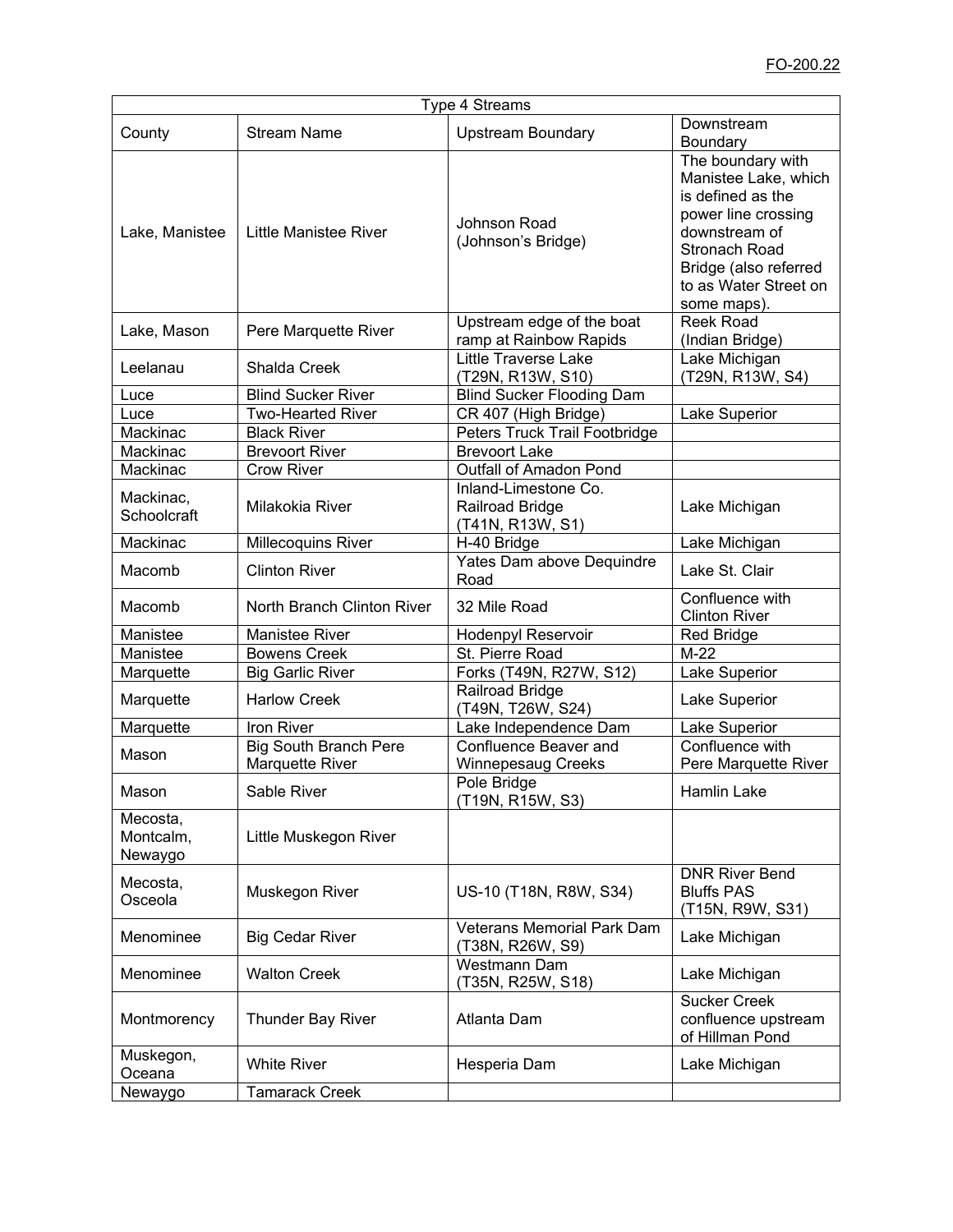| Type 4 Streams      |                                                                                                  |                                          |                                                                                       |  |  |
|---------------------|--------------------------------------------------------------------------------------------------|------------------------------------------|---------------------------------------------------------------------------------------|--|--|
| County              | <b>Stream Name</b>                                                                               | <b>Upstream Boundary</b>                 | Downstream<br>Boundary                                                                |  |  |
| Oceana              | <b>Pentwater River</b>                                                                           | <b>Hart Dam</b>                          | Confluence with<br><b>Pentwater Lake</b><br>(Long Bridge Road or<br>B <sub>15</sub> ) |  |  |
| Oceana              | North Branch Pentwater<br>River                                                                  | Oceana Drive                             | Confluence with<br>Pentwater River,<br>Mainstream                                     |  |  |
| Oceana              | North Branch White River                                                                         | Arthur Road                              | Confluence with<br><b>White River</b>                                                 |  |  |
| Ontonagon           | <b>Union River</b>                                                                               | South Boundary Road<br>(T51N, R42W, S22) | Lake Superior                                                                         |  |  |
| Oscoda              | Au Sable River,<br>mainstream                                                                    | Mio Dam                                  | Mio power line<br>(T26N, R3E, S7)                                                     |  |  |
| Ottawa              | <b>Crockery Creek</b>                                                                            | Moore Road                               | Confluence with<br><b>Grand River</b>                                                 |  |  |
| Ottawa,<br>Muskegon | North Branch Crockery<br>Creek, Mainstream                                                       | Kenowa Avenue<br>(T10N, R13W, S36)       | Confluence with<br>Crockery Creek,<br>Mainstream at<br>Ravenna                        |  |  |
| Ottawa              | <b>Sand Creek</b>                                                                                |                                          |                                                                                       |  |  |
| Presque Isle        | Ocqueoc River                                                                                    | <b>Barnhart Lake</b>                     | Lake Huron                                                                            |  |  |
| Schoolcraft         | Manistique River                                                                                 | Papermill Dam                            |                                                                                       |  |  |
| St. Clair           | <b>Belle River</b>                                                                               |                                          |                                                                                       |  |  |
| St. Clair           | <b>Mill Creek</b>                                                                                |                                          | Confluence with<br><b>Black River</b>                                                 |  |  |
| St. Joseph          | Mill Creek and tributaries                                                                       | Preston Road<br>(T7S, R12W, S7)          | Impoundment<br>(T7S, R12W, S32)                                                       |  |  |
| St. Joseph          | Unnamed tributary<br>(T6S, R10W, S26)                                                            |                                          |                                                                                       |  |  |
| Van Buren           | <b>Brush Creek except</b><br>Reynolds Lake Drain                                                 | 63rd Avenue                              | Confluence with<br>Paw Paw River                                                      |  |  |
| Van Buren           | South Branch Paw Paw<br>River, West Branch Paw<br>Paw River, and (Gates<br>Drain and tributaries |                                          | Railroad bridge<br>downstream of I-94<br>(T3S, R14W, S14)                             |  |  |
| Van Buren           | <b>Pine Creek</b>                                                                                |                                          | 101st Avenue<br>(T1N, R12W, S32)                                                      |  |  |
| Wayne               | <b>Huron River</b>                                                                               | <b>Belleville Lake Dam</b>               | Lake Erie                                                                             |  |  |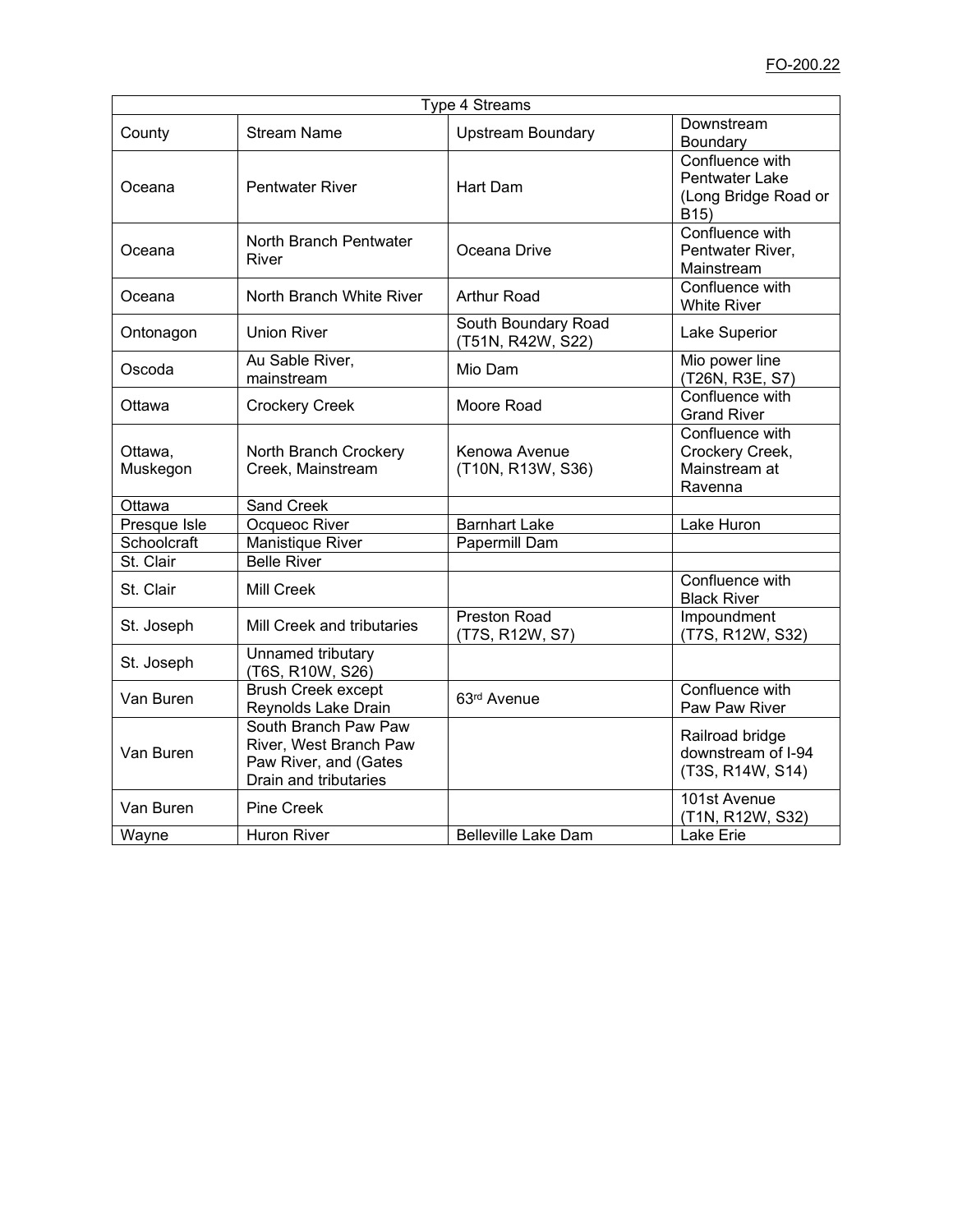# **Gear Restricted Streams**

### NOTE:

1) On any stream reach that is being managed under gear restrictions, it shall be unlawful to use or possess live bait, dead or preserved bait, organic or processed food on any of the waters or on shore.

# **Au Sable River**

- **Mainstream (Crawford County) from Burton's Landing to South Wakeley Bridge Road (Wakeley Bridge) – 9.0 miles**
	- o Fishing Season: open for the entire year.
	- $\circ$  Possession Season: closed for the entire year; except that for children under the age of 12-years old the possession season is open for the entire year.
	- $\circ$  Tackle: artificial flies only; use or possession of scented material prohibited in the water or on shore.
	- $\circ$  Daily Possession Limit: zero (0) trout; except that for children under the age of 12-years old the daily possession limit shall be one (1) trout.
	- $\circ$  Size Limits: not applicable; except that for children under the age of 12-years old the minimum size limit shall be 8 inches and the maximum size limit shall be 12 inches for all species of trout. Trout less than 8 inches or greater than 12 inches must be released.
- **Mainstream (Crawford County) from South Wakeley Bridge Road (Wakeley Bridge) to McMasters Bridge Road (McMasters Bridge) – 8.0 miles**
	- o Fishing Season: open for the entire year.
	- o Possession Season: last Saturday in April September 30 for Brook Trout and Brown Trout; open for the entire year for Rainbow Trout.
	- o Tackle: artificial lures only.
	- $\circ$  Daily Possession Limit: two (2) trout; except that the daily possession limit shall not include more than one (1) trout 18 inches or greater.
	- $\circ$  Size Limits: minimum size limit: Brook Trout 10 inches; Brown Trout 18 inches; Rainbow Trout – 10 inches.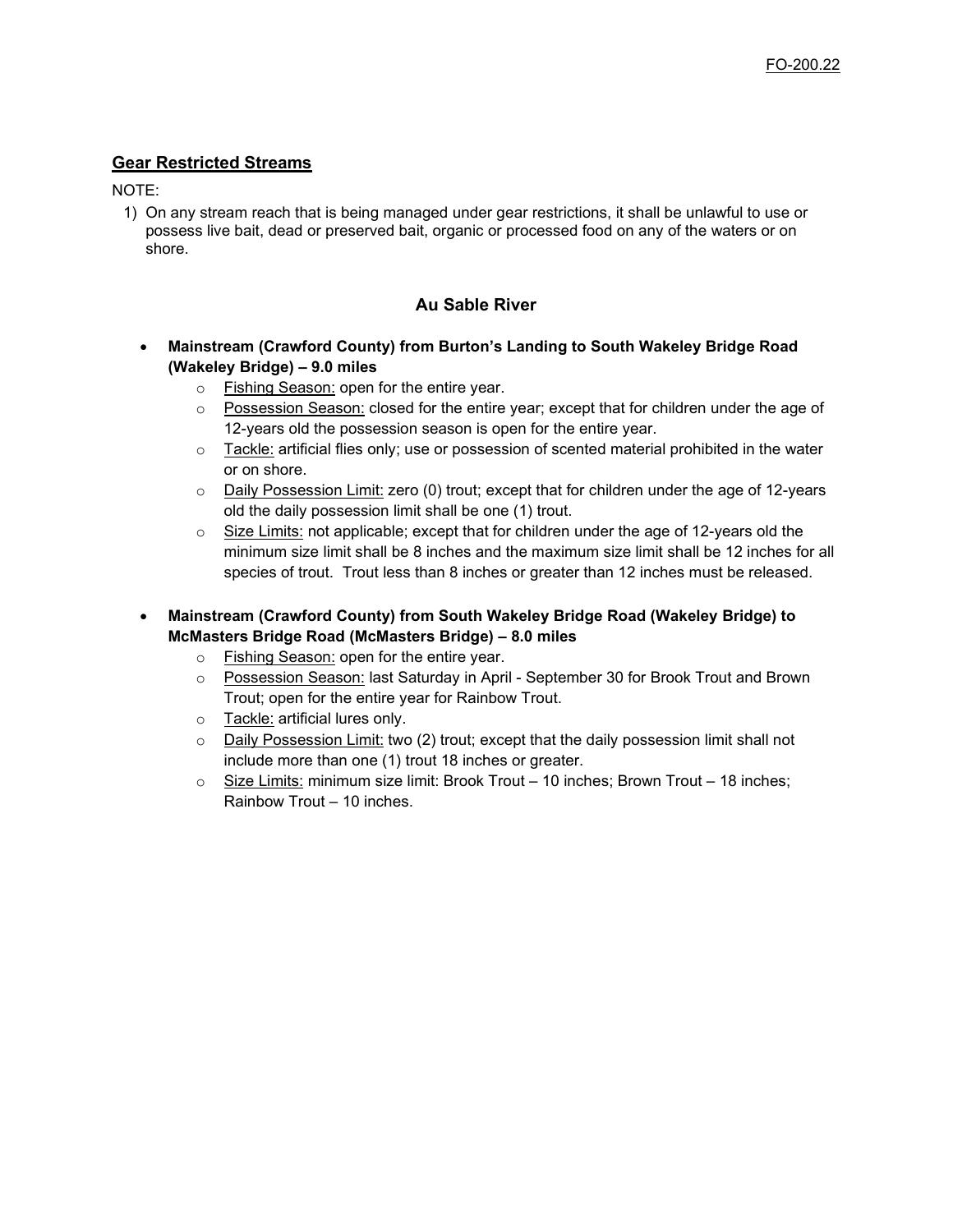# **Au Sable River**

- **Mainstream (Oscoda County) from Mio power line (T26N, R3E, S7) to Evans Road (McKinley Bridge) – 15.0 miles**
	- o Fishing Season: open for the entire year.
	- o Possession Season: last Saturday in April September 30 for Brook Trout and Brown Trout; open for the entire year for Rainbow Trout.
	- o Tackle: artificial lures only.
	- $\circ$  Daily Possession Limit: two (2) trout; except that the daily possession limit shall not include more than one (1) trout 18 inches or greater.
	- $\circ$  Size Limits: minimum size limit: Brook Trout 7 inches; Brown Trout 18 inches; Rainbow Trout – 10 inches.
- **North Branch (Crawford County) from Sheep Ranch to confluence with Mainstream – 20.7 miles**
	- o Fishing Season: open for the entire year.
	- o Possession Season: last Saturday in April September 30 for Brook Trout and Brown Trout; open for the entire year for Rainbow Trout.
	- $\circ$  Tackle: artificial flies only; use or possession of scented material prohibited in the water or on shore.
	- $\circ$  Daily Possession Limit: two (2) trout; except that the daily possession limit shall not include more than one (1) trout 18 inches or greater.
	- $\circ$  Size Limits: minimum size limit: Brook Trout 10 inches; Brown Trout 18 inches; Rainbow Trout – 10 inches
- **South Branch (Crawford County) from Chase Bridge Road (Chase Bridge) to Lower High Banks – 4.3 miles**
	- o Fishing Season: open for the entire year.
	- $\circ$  Possession Season: closed for the entire year; except that for children under the age of 12-years old the possession season is open for the entire year.
	- $\circ$  Tackle: artificial flies only; use or possession of scented material prohibited in the water or on shore.
	- o Daily Possession Limit: zero (0) trout; except that for children under the age of 12-years old the daily possession limit shall be one (1) trout.
	- $\circ$  Size Limits: not applicable; except that for children under the age of 12-years old the minimum size limit shall be 8 inches and the maximum size limit shall be 12 inches for all species of trout. Trout less than 8 inches or greater than 12 inches must be released.

• **South Branch (Crawford County) from Lower High Banks to confluence with Mainstream – 11.5 miles**

- o Fishing Season: open for the entire year.
- o Possession Season: last Saturday in April September 30 for Brook Trout and Brown Trout; open for the entire year for Rainbow Trout.
- $\circ$  Tackle: artificial flies only; use or possession of scented material prohibited in the water or on shore.
- o Daily Possession Limit: two (2) trout; except that the daily possession limit shall not include more than one (1) trout 18 inches or greater.
- $\circ$  Size Limits: minimum size limit: Brook Trout 10 inches; Brown Trout 18 inches; Rainbow Trout – 10 inches.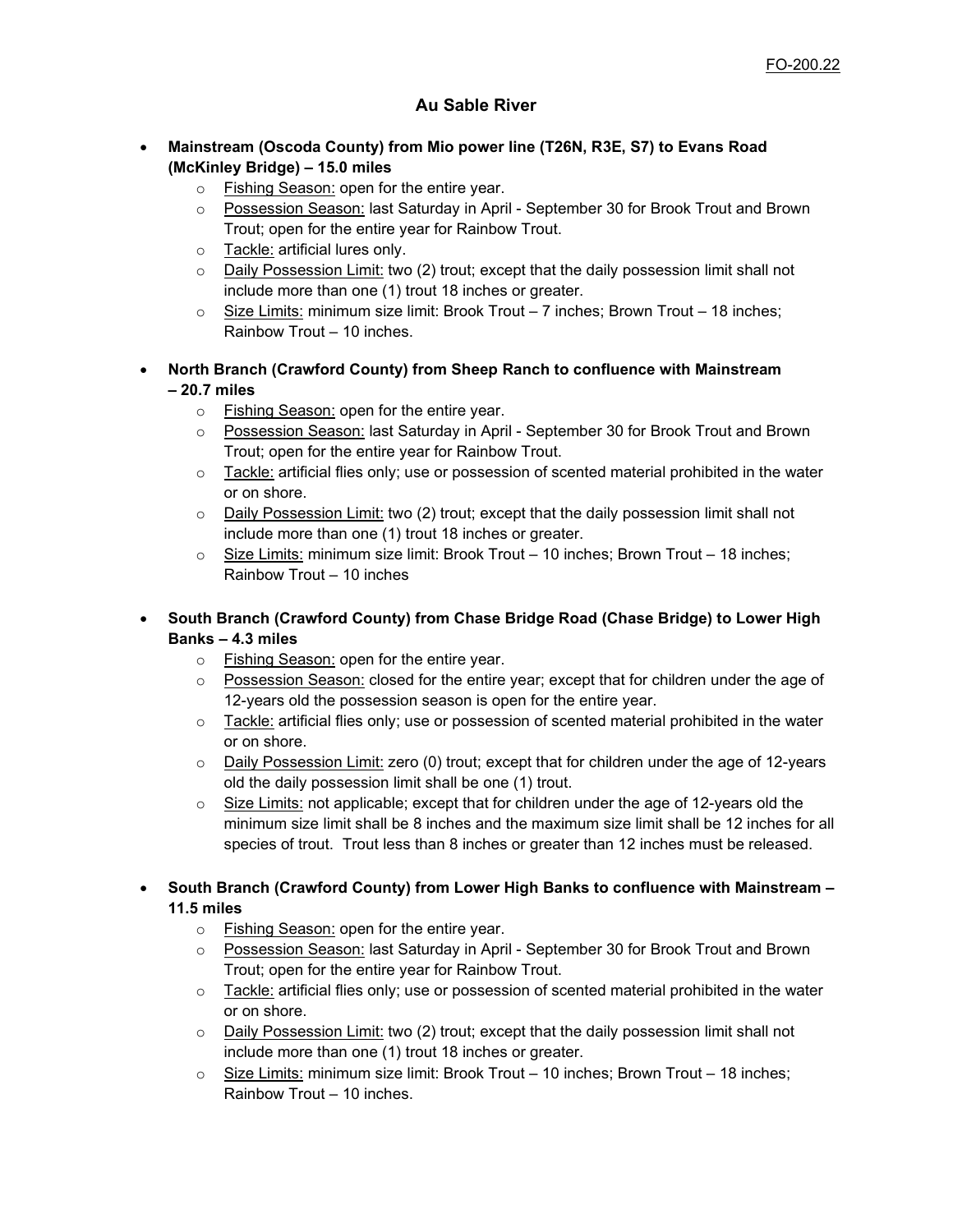# **Black River**

# • **(Otsego and Montmorency counties) from Tin Shanty Bridge Road to the Town Corner Lake Stairs (T32N, R1E, S31 SE/SE) – 4.4 miles**

- o Fishing Season: open for the entire year.
- o Possession Season: last Saturday in April September 30 for Brook Trout; open for the entire year for Brown Trout and Rainbow Trout.
- o Tackle: artificial lures only.
- $\circ$  Daily Possession Limit: five (5) trout; except that the daily possession limit shall not include more than two (2) Brook Trout.
- $\circ$  Size Limits: minimum size limit: Brook Trout 10 inches; Brown Trout 8 inches; Rainbow Trout – 10 inches.

# **Cooks Run**

- **(Iron County) from US Forest Hwy 16 to Confluence with South Branch Paint River – 4.5 miles**
- $\triangleright$  From the last Saturday in April September 30, this reach of stream shall be managed under Type 2 regulations, except the minimum size limit for Brook Trout shall be 7 inches.
- $\triangleright$  From October 1 the Friday before the last Saturday in April, this reach of stream shall be managed under gear restricted regulations as follows:
	- o Fishing Season: October 1 the Friday before the last Saturday in April.
	- $\circ$  Possession Season: closed; except that for children under the age of 12-years old the possession season is open.
	- $\circ$  Tackle: artificial flies only; use or possession of scented material prohibited in the water or on shore.
	- $\circ$  Daily Possession Limit: zero (0) trout; except that for children under the age of 12-years old the daily possession limit shall be one (1) trout.
	- $\circ$  Size Limits: not applicable; except that for children under the age of 12-years old the minimum size limit shall be 8 inches and the maximum size limit shall be 12 inches for all species of trout. Trout less than 8 inches or greater than 12 inches must be released.

# **Duck Creek**

- **(Gogebic County) from Railroad Bridge (T44N, R39W, S16 SE1/4 SE1/4) to Confluence with Middle Branch Ontonagon River – 6.5 miles**
	- o Fishing Season: open for the entire year.
	- o Possession Season: last Saturday in April September 30 for Brook Trout and Brown Trout; open for the entire year for Rainbow Trout.
	- o Tackle: artificial lures only.
	- o Daily Possession Limit: two (2) trout.
	- $\circ$  Size Limits: minimum size limit: all species of trout  $-10$  inches.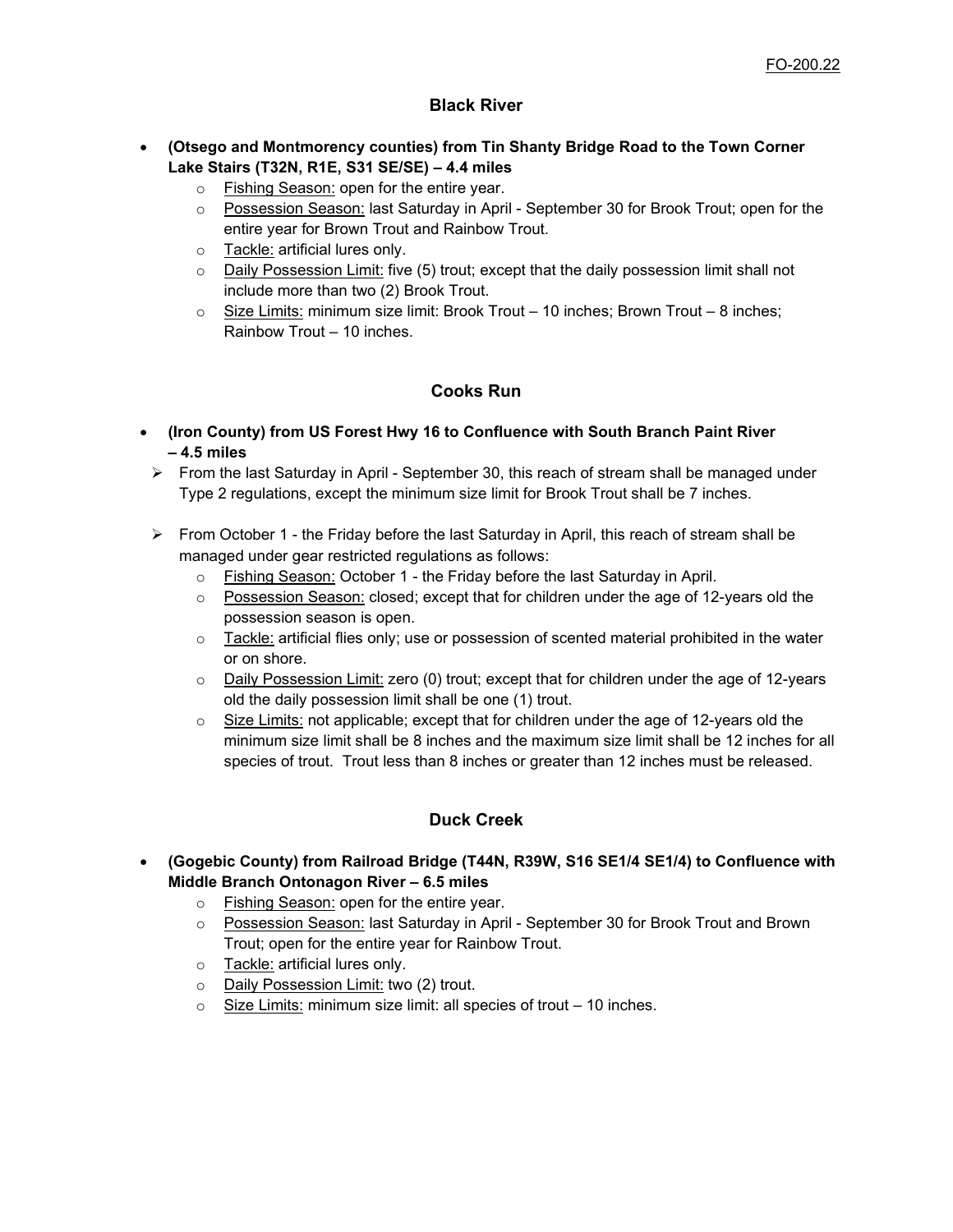# **Escanaba River**

- **(Delta County) from Boney Falls Dam to Mouth of Silver Creek (T40N, R23W, S11) – 14.2 miles**
	- o Fishing Season: open for the entire year.
	- o Possession Season: last Saturday in April September 30 for Brook Trout and Brown Trout; open for the entire year for Rainbow Trout.
	- o Tackle: artificial lures only.
	- o Daily Possession Limit: two (2) trout.
	- o Size Limits: minimum size limit: Brook Trout 10 inches; Brown Trout 12 inches; Rainbow Trout – 12 inches.

# **Fox River**

- **(Schoolcraft County) from Fox River State Forest Campground (T46N, R14W, S11) to M-28 – 7.6 miles**
- From the last Saturday in April September 30, this reach of stream shall be managed under Type 1 regulations.
- $\triangleright$  From October 1 the Friday before the last Saturday in April, this reach of stream shall be managed under gear restricted regulations as follows:
	- o Fishing Season: October 1 the Friday before the last Saturday in April.
	- $\circ$  Possession Season: closed; except that for children under the age of 12-years old the possession season is open.
	- $\circ$  Tackle: artificial flies only; use or possession of scented material prohibited in the water or on shore.
	- o Daily Possession Limit: zero (0) trout; except that for children under the age of 12-years old the daily possession limit shall be one (1) trout.
	- $\circ$  Size Limits: not applicable; except that for children under the age of 12-years old the minimum size limit shall be 8 inches and the maximum size limit shall be 12 inches for all species of trout. Trout less than 8 inches or greater than 12 inches must be released.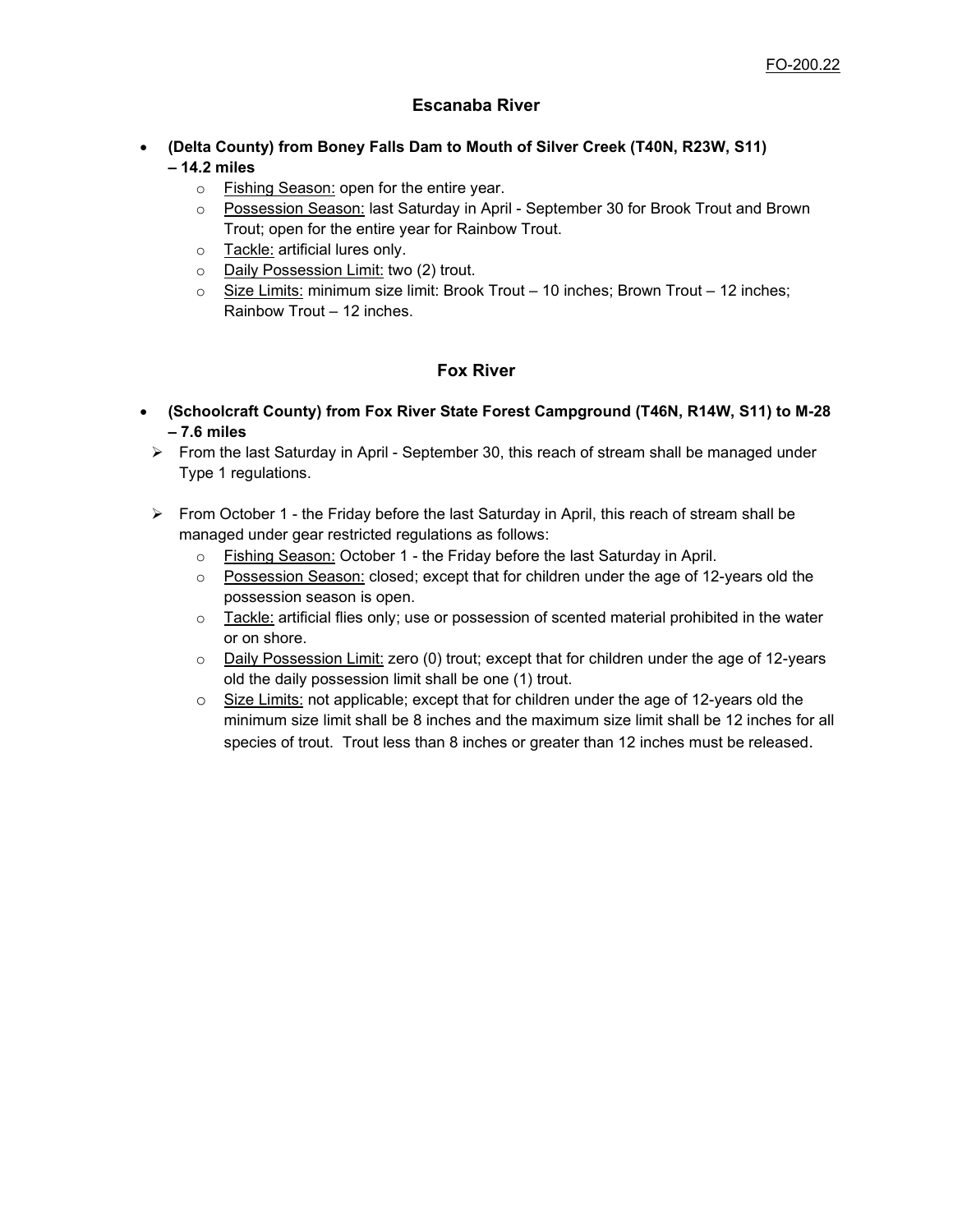# **Huron River**

- **(Oakland County) from the Sign below Moss Lake Outlet to the Signs 100 Yards below Wixom Road (T2N, R7E, S13) – 2.0 miles**
	- $\triangleright$  From the last Saturday in April September 30, this reach of stream shall be managed under Type 1 regulations.
	- $\triangleright$  From April 1 the Friday before the last Saturday in April, this reach of stream shall be managed under gear restricted regulations as follows:
		- o Fishing Season: April 1 the Friday before the last Saturday in April.
		- $\circ$  Possession Season: closed; except that for children under the age of 12-years old the possession season is open.
		- $\circ$  Tackle: artificial flies only; use or possession of scented material prohibited in the water or on shore.
		- o Daily Possession Limit: zero (0) trout; except that for children under the age of 12-years old the daily possession limit shall be one (1) trout.
		- $\circ$  Size Limits: not applicable; except that for children under the age of 12-years old the minimum size limit shall be 8 inches and the maximum size limit shall be 12 inches for all species of trout. Trout less than 8 inches or greater than 12 inches must be released.

# **Little Manistee River**

- **(Lake County) from North Peacock Trail (Spencer's Bridge T19N, R13W, S5) to Johnson Road (Johnson's Bridge T20N, R14W, S24) – 7.5 miles**
	- o Fishing Season: open April 1 December 31.
	- o Possession Season: last Saturday in April September 30 for Brook Trout and Brown Trout; open April 1 - December 31 for all other species of trout and salmon.
	- $\circ$  Tackle: artificial flies only; use or possession of scented material prohibited in the water or on shore.
	- o Daily Possession Limit: two (2) fish, any combination of trout and salmon.
	- $\circ$  Size Limits: minimum size limit: Brook Trout 10 inches; Brown Trout 15 inches; all other species of trout and salmon – 10 inches.

# **Manistee River**

## • **(Crawford County) from CR 612 to M-72 – 9.2 miles**

- o Fishing Season: open for the entire year.
- o Possession Season: last Saturday in April September 30 for Brook Trout and Brown Trout; open for the entire year for Rainbow Trout.
- o Tackle: artificial lures only.
- $\circ$  Daily Possession Limit: two (2) trout; except that the daily possession limit shall not include more than one (1) trout 18 inches or greater.
- o Size Limits: minimum size limit: Brook Trout 10 inches; Brown Trout 18 inches; Rainbow Trout – 10 inches.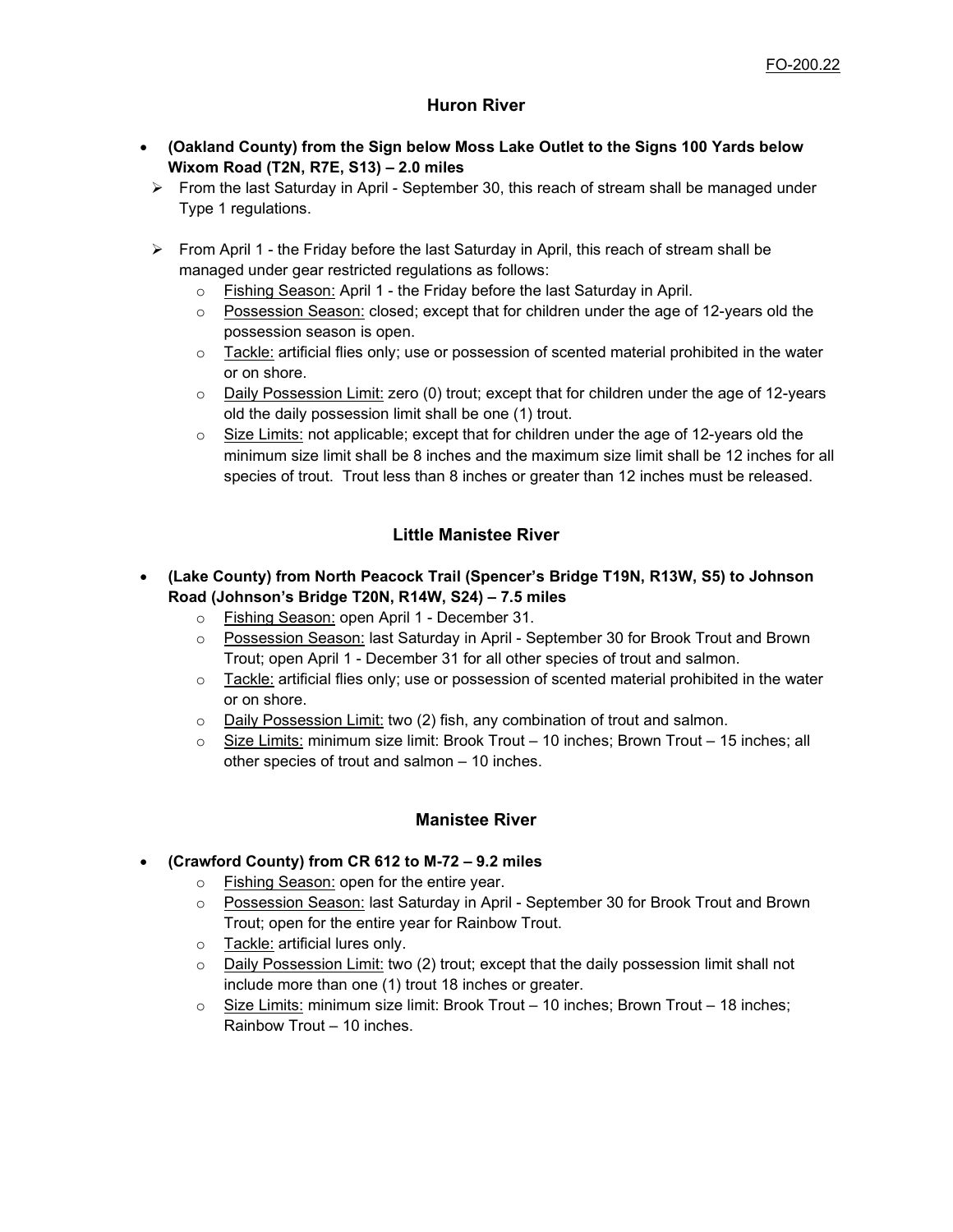# **Manistee River**

- **(Crawford and Kalkaska counties) from M-72 to Sunset Trail Road (CCC Bridge T26N, R6W, S26) – 16.7 miles**
	- o Fishing Season: open for the entire year.
	- $\circ$  Possession Season: last Saturday in April September 30 for Brook Trout and Brown Trout; open for the entire year for Rainbow Trout.
	- $\circ$  Tackle: artificial flies only; use or possession of scented material prohibited in the water or on shore.
	- o Daily Possession Limit: two (2) trout; except that the daily possession limit shall not include more than one (1) trout 18 inches or greater.
	- $\circ$  Size Limits: minimum size limit: Brook Trout 10 inches; Brown Trout 18 inches; Rainbow Trout – 10 inches.

# **Paint Creek**

- **(Oakland County) from Gunn Road to Tienken Road – 5.0 miles**
	- o Fishing Season: last Saturday in April September 30 for all species of trout.
	- o Possession Season: last Saturday in April September 30 for all species of trout.
	- o Tackle: artificial lures only.
	- o Daily Possession Limit: two (2) trout.
	- $\circ$  Size Limits: minimum size limit: all species of trout 14 inches.

# **Paint River**

- **South Branch (Iron County) from the Mouth of Cooks Run (T44N, R36W, S28) to the Mouth of the North Branch of the Paint River (T44N, R35W, S8) – 10.0 miles**
- $\triangleright$  From the last Saturday in April September 30, this reach of stream shall be managed under Type 2 regulations, except the minimum size limit for Brook Trout shall be 7 inches.
- $\triangleright$  From October 1 the Friday before the last Saturday in April, this reach of stream shall be managed under gear restricted regulations as follows:
	- $\circ$  Fishing Season: October 1 the Friday before the last Saturday in April.
	- $\circ$  Possession Season: closed; except that for children under the age of 12-years old the possession season is open.
	- $\circ$  Tackle: artificial flies only; use or possession of scented material prohibited in the water or on shore.
	- $\circ$  Daily Possession Limit: zero (0) trout; except that for children under the age of 12-years old the daily possession limit shall be one (1) trout.
	- $\circ$  Size Limits: not applicable; except that for children under the age of 12-years old the minimum size limit shall be 8 inches and the maximum size limit shall be 12 inches for all species of trout. Trout less than 8 inches or greater than 12 inches must be released.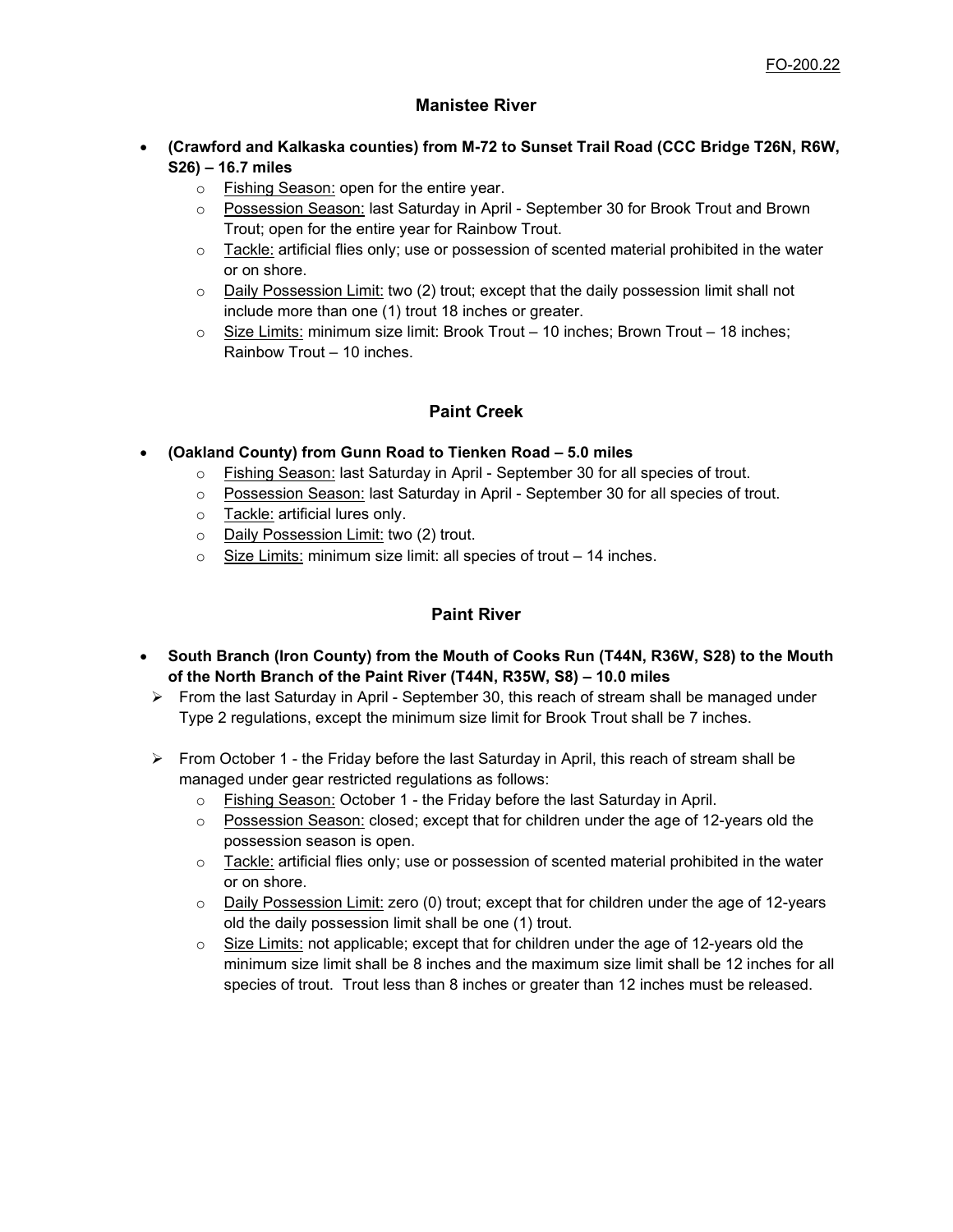# **Pere Marquette River**

- **(Lake County) from M-37 to the Downstream Edge of the Boat Ramp/Slide at Gleason's Landing (T17N, R14W, S13) – 8.5 miles**
	- o Fishing Season: open for the entire year.
	- $\circ$  Possession Season: closed for the entire year; except that for children under the age of 12-years old the possession season is open for the entire year.
	- $\circ$  Tackle: artificial flies only; use or possession of scented material prohibited in the water or on shore.
	- $\circ$  Daily Possession Limit: zero (0) trout and salmon; except that for children under the age of 12-years old the daily possession limit shall be one (1) trout or salmon.
	- $\circ$  Size Limits: not applicable; except that for children under the age of 12-years old the minimum size limit shall be 8 inches and the maximum size limit shall be 12 inches for all species of trout and salmon. Trout and salmon less than 8 inches or greater than 12 inches must be released.
- **(Lake County) from the Downstream Edge of the Boat Ramp/Slide at Gleason's Landing (T17N, R14W, S13) to the Upstream Edge of the Boat Ramp at Rainbow Rapids – 10.5 miles**
- $\triangleright$  From September 1 the Friday before the last Saturday in April, this reach of stream shall be managed under Type 4 regulations, with the following exceptions:
	- o Fishing Season: September 1 the Friday before the last Saturday in April.
	- $\circ$  Possession Season: September 1 the Friday before the last Saturday in April.
	- o Daily Possession Limit: zero (0) Brook Trout; zero (0) Brown Trout; one (1) Rainbow Trout.
	- o Size Limits: not applicable for Brook Trout and Brown Trout.
- $\triangleright$  From the last Saturday in April August 31, this reach of stream shall be managed under gear restricted regulations as follows:
	- o Fishing Season: last Saturday in April August 31.
	- o Possession Season: last Saturday in April August 31.
	- o Tackle: artificial lures only.
	- $\circ$  Daily Possession Limit: two (2) trout or salmon; except that the daily possession limit shall not include more than one (1) Brown Trout 18 inches or greater, and except that the daily possession limit shall not include more than one (1) Rainbow Trout.
	- $\circ$  Size Limits: minimum size limit: all species of salmon 10 inches; Brook Trout 8 inches; Brown Trout – 8 inches; Rainbow Trout – 8 inches; except that the harvest of fish greater than 14 inches and less than 18 inches shall be prohibited for Brook Trout, Brown Trout, and Rainbow Trout.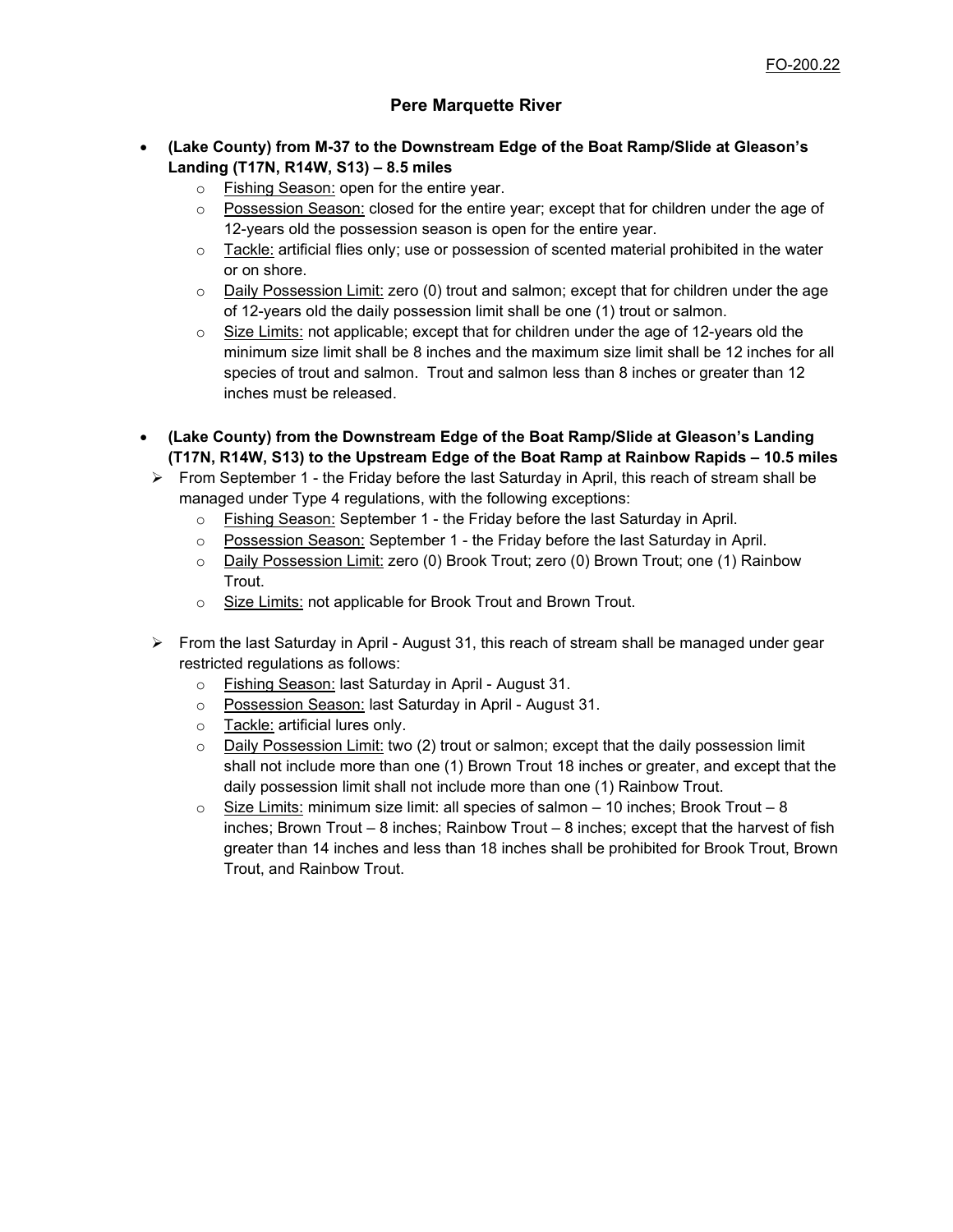# **Pigeon River**

- **(Cheboygan and Otsego counties) from Elk Hill Campground Horse Trail to Pine Grove Campground Stairs – 5.3 miles**
	- o Fishing Season: open for the entire year.
	- o Possession Season: last Saturday in April September 30 for Brook Trout and Brown Trout; open for the entire year for Rainbow Trout.
	- o Tackle: artificial lures only.
	- $\circ$  Daily Possession Limit: two (2) trout; except that the daily possession limit shall not include more than one (1) Brown Trout.
	- $\circ$  Size Limits: minimum size limit: Brook Trout 10 inches; Brown Trout 12 inches; Rainbow Trout – 10 inches.

#### **Adfluvial Brook Trout Restoration Areas**

The following locations have more restrictive Brook Trout regulations. Fishing regulations on these waters shall supersede those in other sections which in any way conflict with the following: the possession season for Brook Trout is from the last Saturday in April – September 30 (except for the Salmon-Trout River as listed below), the minimum size limit on Brook Trout, Lake Trout, and Splake shall be 20 inches with a daily possession limit of one (1) Brook Trout, Lake Trout or Splake total combined.

- 1) Big Garlic River and tributaries (Marquette County), from County Road 550 (T50N, R26W, S33) downstream to Lake Superior (T50N, R26W, S21).
- 2) Big Huron River (Baraga and Marquette Counties), from Big Eric's Bridge (T52N, R30W, S35) downstream to Lake Superior (T52N, R29W, S18).
- 3) Iron River (Marquette County), from Lake Independence Dam (T51N, R27W, S13) downstream to Lake Superior (T51N, R26W, S18).
- 4) Little Huron River (Marquette County), from unnamed bridge crossing located at the southern border of section 20 (T52N, R29W, S20) downstream to Lake Superior (T52N, R29W, S17).
- 5) Pilgrim River and tributaries (Houghton County), from the headwaters downstream to Portage Lake (T54N, R33W, S5).
- 6) Portage/Torch Lake system (including the Portage River, Portage Canal, North Entry and South Entry, Houghton County).
- 7) Ravine River (Baraga County), from Sicotte Road (T51N, R31W, S2) downstream to Huron Bay (T51N, R31W, S4).
- 8) Silver River (Baraga County), from Silver River Falls (T51N, R32W, S26) downstream to Huron Bay (T51N, R31W, S18).
- 9) Slate River (Baraga County), from Slate River Falls (1/2 mile upstream from Skanee Road T51N, R31W, S9) downstream to Huron Bay (T51N, R31W, S8).
- 10) Salmon-Trout River (Marquette County) from Lower Falls (T51N, R28W, S13) down to Lake Superior. Fishing season: last Saturday in April - August 14; Possession season: last Saturday in April - August 14.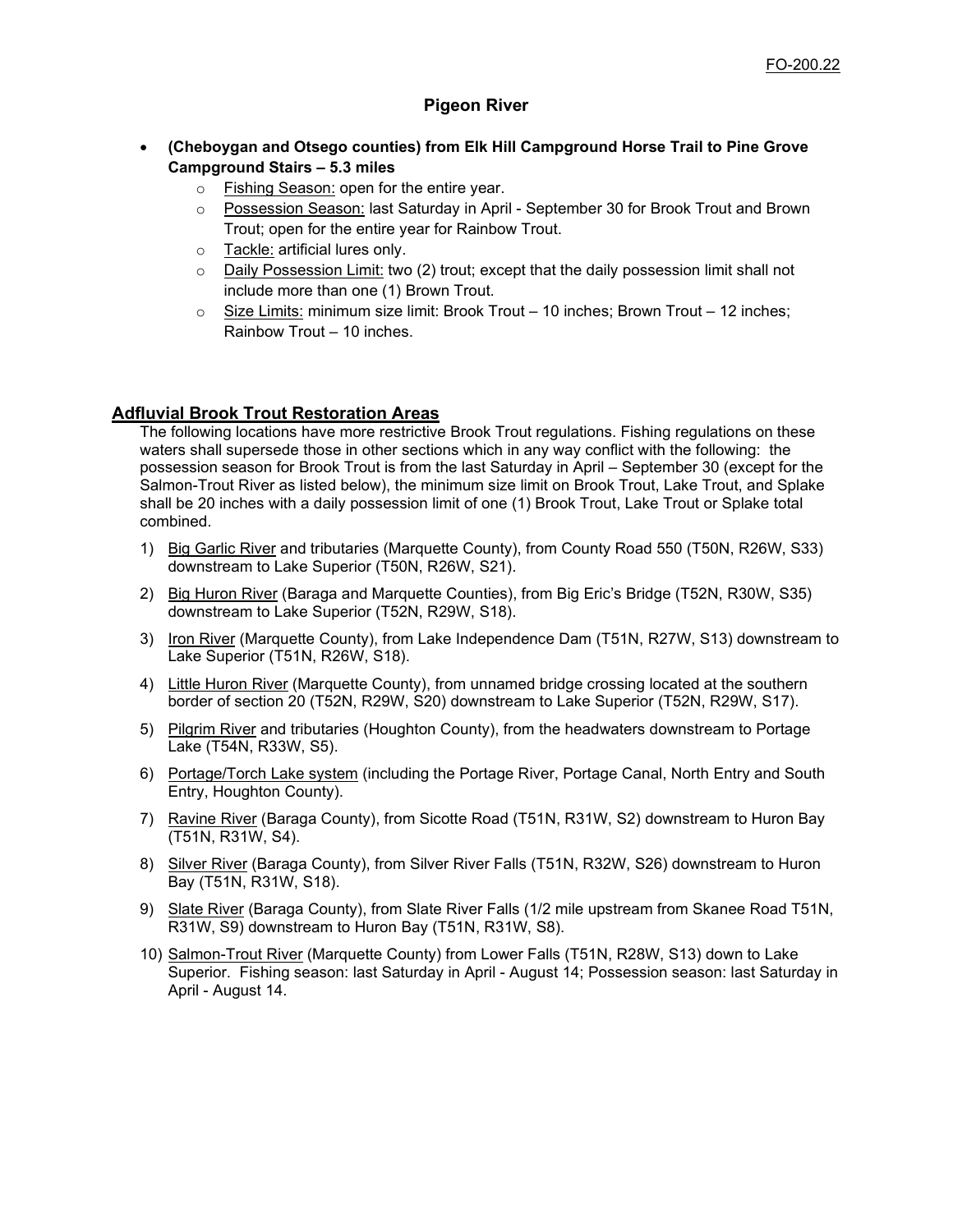This order shall be assigned number FO-200.22, and is titled "Inland Rivers and Streams – Trout and Salmon Regulations."

This order supersedes the order titled "Statewide Trout, Salmon, Whitefish and Lake Herring Regulations," effective April 17, 2020, and was assigned number FO-200.20A.

This order shall take effect on January 8, 2022 and shall remain in effect until amended/rescinded.

Issued on this 9th day of December 2021.

Approved as to matters over which the Natural Resources Commission has authority.

Carol Moncrieff Rose, Chair Natural Resources Commission

Approved as to matters over which the Director has authority.

 $ott$ *for*

Daniel Eichinger **Director**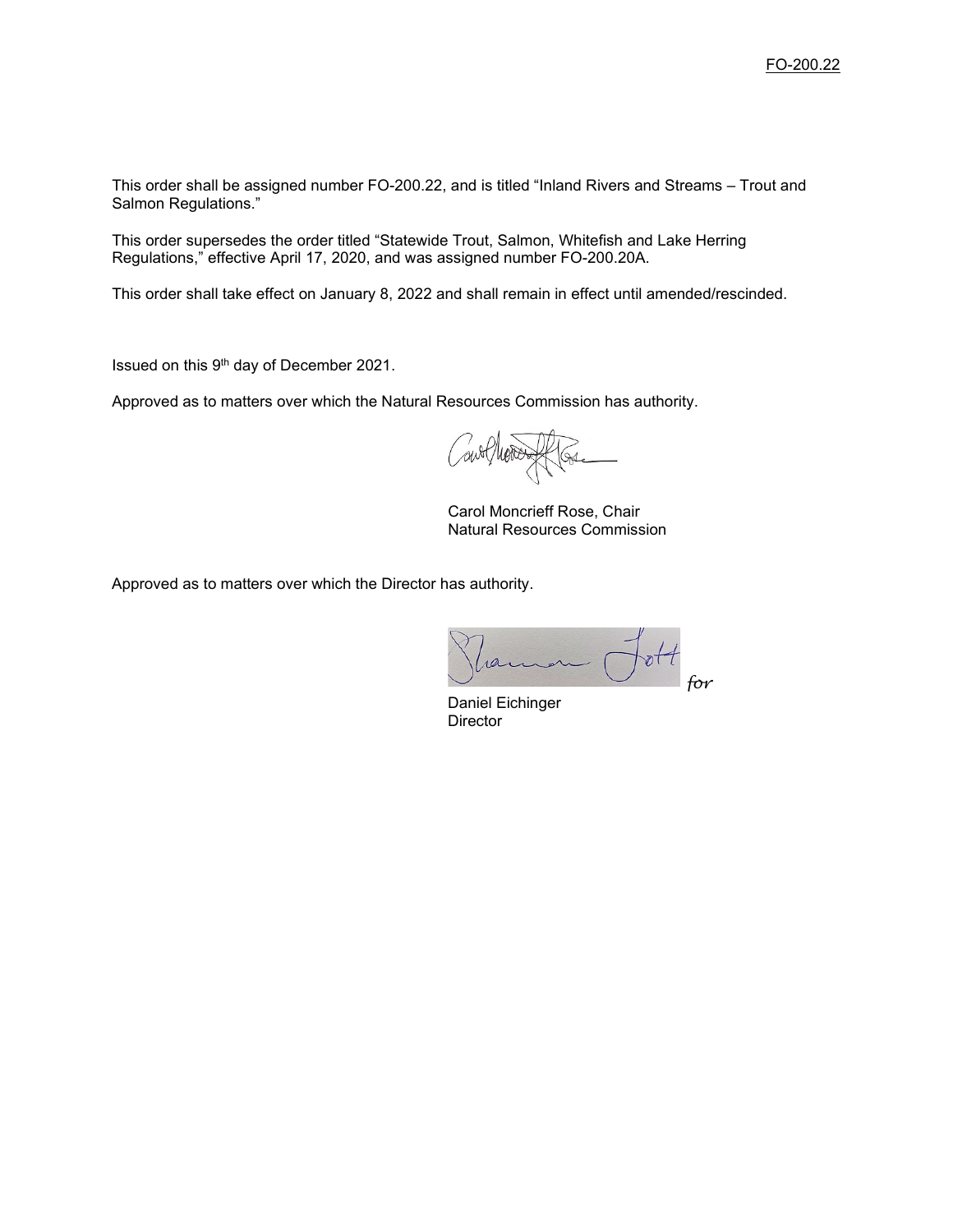

# STATE OF MICHIGAN DEPARTMENT OF NATURAL RESOURCES

LANSING



GRETCHEN WHITMER GOVERNOR

 SUBMITTED: September 20, 2021 RESUBMITTED: October 18, 2021<br>RESUBMITTED: November 16, 202 November 16, 2021

**A P P R O V E D December 9 ,2021 MICHIGAN NATURAL RESOURCES COMMISSION** Brooke Parmalee **(ASSISTANT TO THE COMMISSION)**

# MEMORANDUM TO THE NATURAL RESOURCES COMMISSION

Subject: Fisheries Order 206.22 Special Fishing Regulations for Warmwater Species on Select Waters

# Authority:

The Natural Resources and Environmental Protection Act, 1994 PA 451, authorizes the Director and the Commission to issue orders to regulate the taking of fish in the waters of this state.

# Discussion and Background:

Fisheries Order 206 covers fishing regulations for warmwater species on select waters. The Department is recommending three changes for the order including the removal of one water from a special northern pike regulation and extending the fishing season on two waters listed in the order.

The Department proposes removing Silver Lake in Oceana County from the list of waters where up to five northern pike, with no more than one 24 inches or greater, may be retained in the daily possession limit. In 2004, this water was added to the more liberalized northern pike regulation after surveys documented a slow-growing stunted northern pike population. A survey was conducted in 2019 and only two northern pike were collected; therefore, managers are recommending that the more liberalized northern pike possession limit regulation be removed. This will result in placing the lake under the statewide regulation of two northern pike allowed per day with a minimum size limit of 24 inches, and this recommended change will provide additionally protections for the northern pike population.

The Department recommends extending the fishing season in Jones Lake and Wakeley Lake in Crawford County to increase angling opportunities. Both lakes are currently under special fishing regulations that restrict harvest, allows use of only artificial lures, and each lake has a shortened fishing season. Jones Lake is open to fishing from June 15 through August 31, while Wakeley Lake is open to fishing from June 1 through September 30. The Department recommends changing the fishing seasons in both waters to be open from the last Saturday in April through September 30. The changes will make fishing regulations uniform for both of these special waters while also increasing fishing opportunities.

The Management Units conducted Coffee and Conversations online meetings in April to present the regulation changes to the public and the proposals were fully supported. The regulation proposals were also presented at the Coldwater Resources Steering Committee in May, and the committee was also supportive of the changes.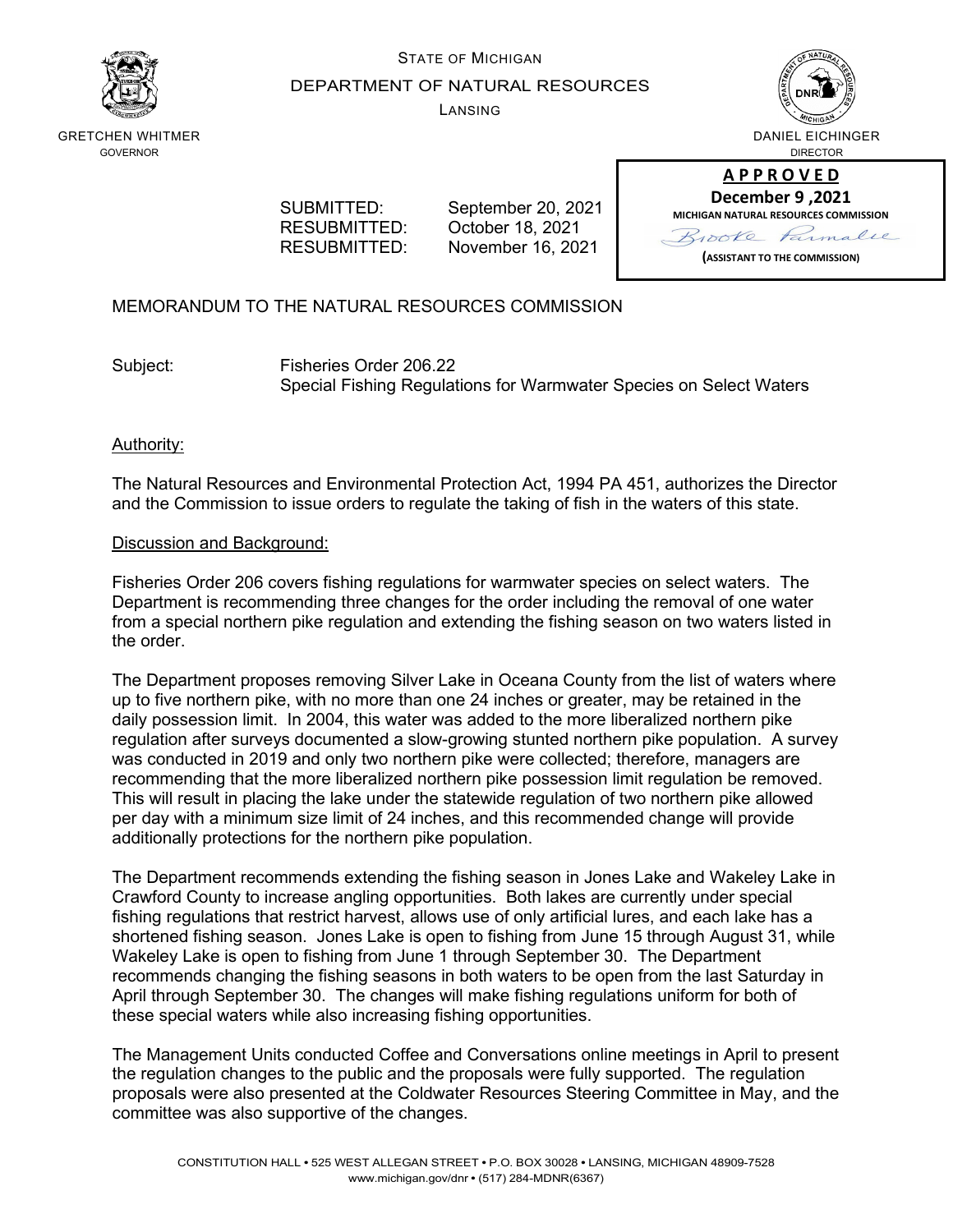Fisheries Order FO-206.22 Special Fishing Regulations for Warmwater Species on Select Waters Page 2 November 16, 2021

#### *Issue Pros and Cons*

Removal of more liberal fishing regulations will benefit the resource by adding needed protections from exploitation. Extending fishing seasons will increase angler opportunities while not being detrimental to the resource because of the protective gear and harvest regulations in place.

## *Biological*

Recent survey information indicated that the northern pike abundance in Silver Lake was very low. Therefore, maintaining the liberal possession and size limit regulations on that water was no longer prudent management. The statewide northern pike regulations will result in greater protection for the limited population. Lengthening the fishing season by several weeks will expand fishing opportunities on two waters under restrictive use on gear and where harvest is restricted. The special regulations were put in place to protect fish to grow to larger sizes and provide special fishing opportunities to catch some larger sized fish. Extending the fishing season will benefit angling and should not have any effect on the population.

#### *Social*

Anglers understand that fishing regulations can be changed to increase opportunities and when greater protection to the resource is necessary. Anglers are supportive of special fishing regulations enacted to protect unique and high-quality fishing populations which provide diverse public fishing opportunities.

#### *Economic*

The Department does not expect the proposed changes to have any significant budgetary or personnel implications.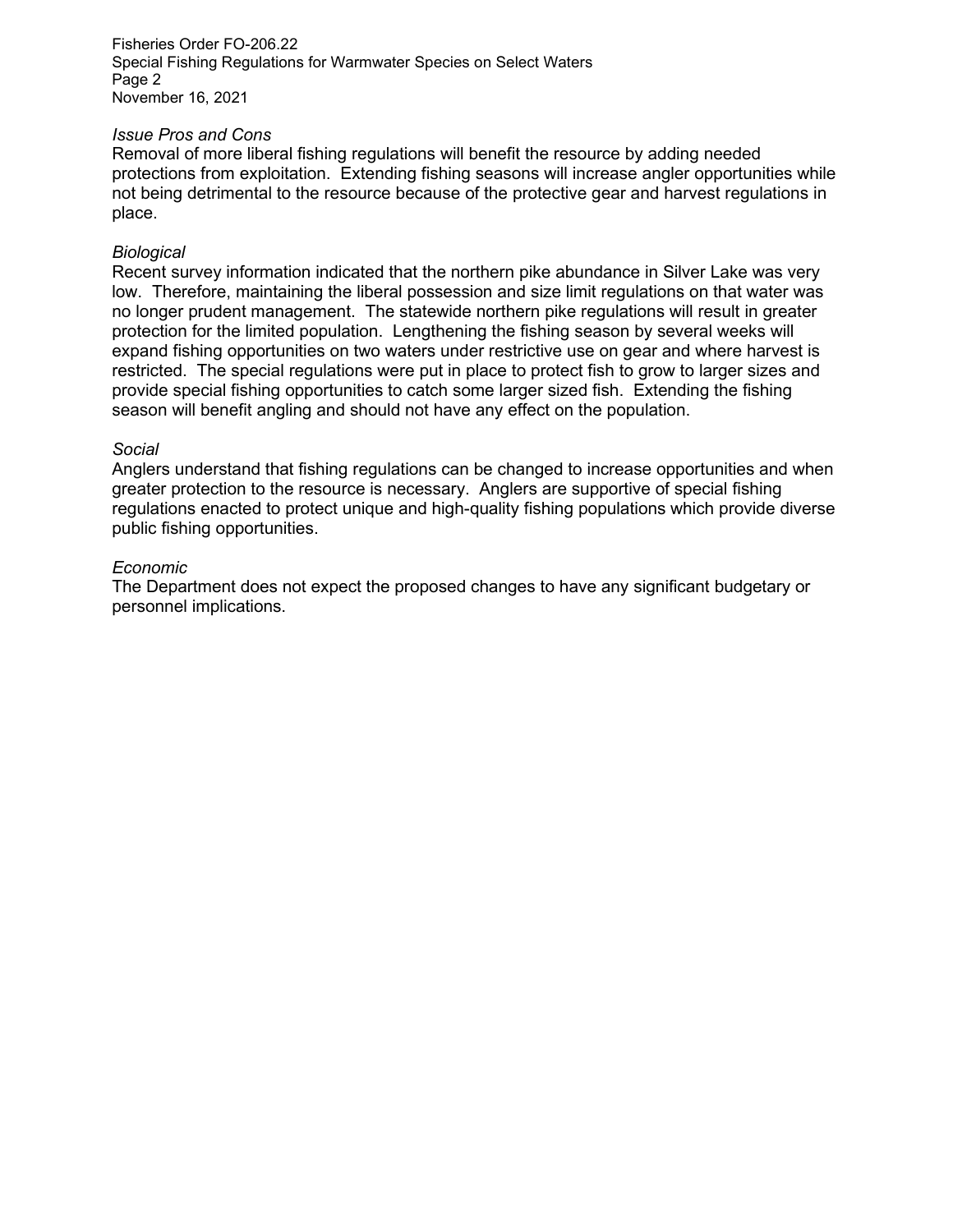Fisheries Order FO-206.22 Special Fishing Regulations for Warmwater Species on Select Waters Page 3 November 16, 2021

#### Recommendation:

Relevant Divisions have contributed to the preparation of this order. This order was submitted for information on October 14, 2021, and for action on November 10, 2021, at the Natural Resources Commission meetings.at the Natural Resources Commission meeting. This item appeared on the Department's October 5, 2021 and November 1, 2021 calendars and may be eligible for approval on December 9, 2021.

James Dexter, Chief Gary Hagler, Chief Gary Hagler, Chief Gary Hagler, Chief Gary Hagler, Chief Gary Hagler, Chief Gary Hagler, Chief Gary Hagler, Chief Gary Hagler, Chief Gary Hagler, Chief Gary Hagler, Chief Gary Hagler,

Dugitatt

Jared Duquette, Chief Jeff Stampfly, Chief

Ronald A. Olson, Chief Shannon Lott<br>
Parks and Recreation Division<br>
Natural Resources Deputy Parks and Recreation Division

Law Enforcement Division

Wildlife Division Forest Resources Division

I have analyzed and discussed these recommendations with staff and concur as to matters over which the Director has authority.

*for* December 9, 2021

Daniel Eichinger, Director **Date** 

\_\_\_\_\_\_\_\_\_\_\_\_\_\_\_\_\_\_\_\_\_\_\_\_\_\_\_ \_\_\_\_\_\_\_\_\_\_\_\_\_\_\_\_\_\_\_\_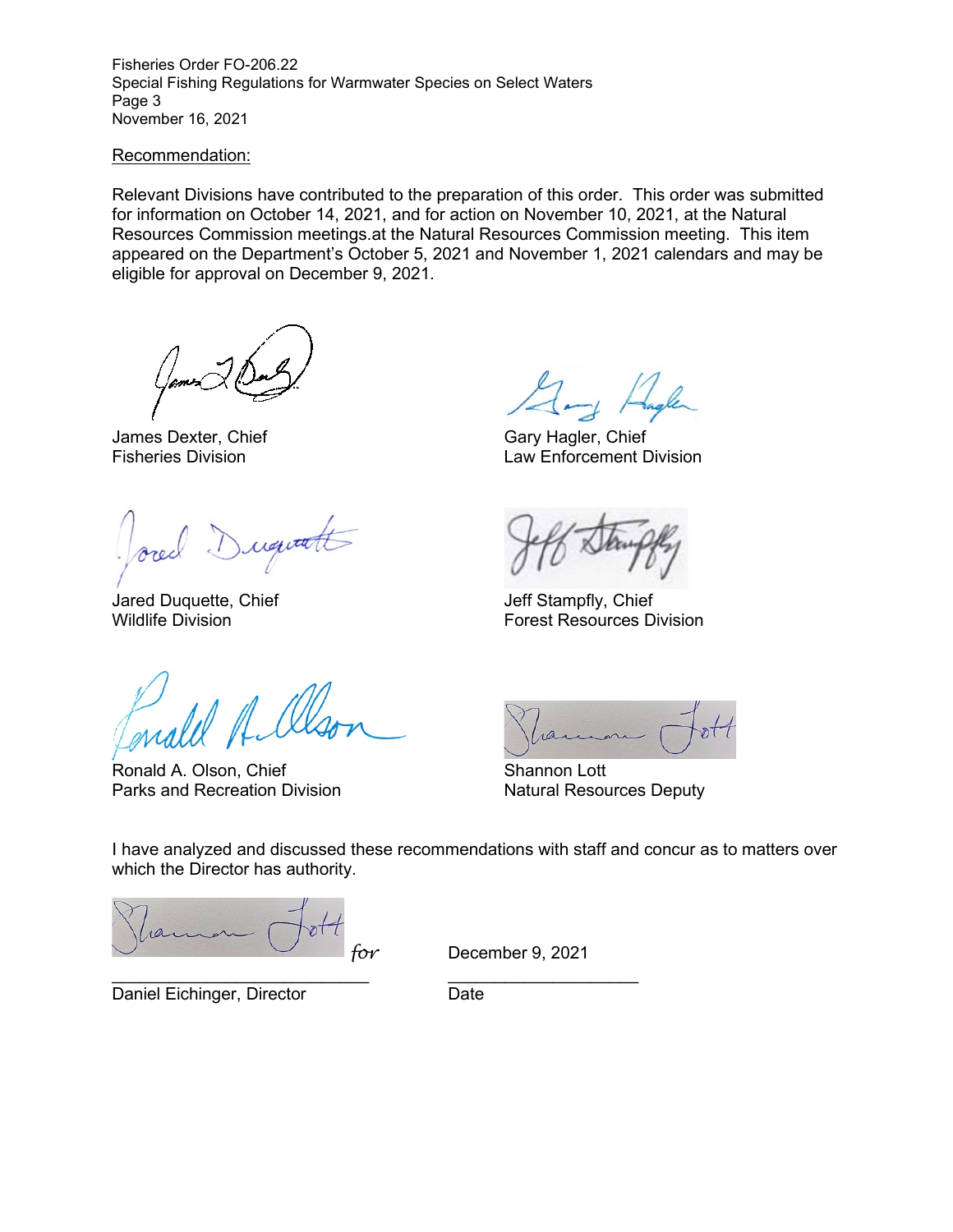# Commissioner Cozad

# Amendment to FO 206.22 – Special Fishing Regulations for Warmwater Species on Select Waters

I MOVE TO AMEND FISHERIES ORDER 206.22 TO PROVIDE FOR THE ESTABLISHMENT OF A YEAR-ROUND WALLEYE SEASON ON THE LOWER SAGINAW RIVER (BAY AND SAGINAW COUNTIES) HAVING A DAILY POSSESSION LIMIT OF EIGHT (8) WALLEYE AND A MINIMUM LENGTH OF 13 INCHES WITH NO SPECIAL GEAR RESTRICTIONS.

# \***Further amended to specify an effective date of January 1, 2023 for this change.**

# Bay County

Saginaw River from the mouth of the river, upstream to the Center Road (Douglas G. Schenk) Bridge, also known as West Center Street (Bay and Saginaw Counties): the Walleye possession season is open year-round; up to eight (8) Walleye may be retained in the daily possession limit with a minimum length of 13 inches; no special seasonal gear restrictions apply.

# Saginaw County

Saginaw River from the mouth of the river, upstream to the Center Road (Douglas G. Schenk) Bridge, also known as West Center Street (Bay and Saginaw Counties): the Walleye possession season is open year-round; up to eight (8) Walleye may be retained in the daily possession limit with a minimum length of 13 inches; no special seasonal gear restrictions apply.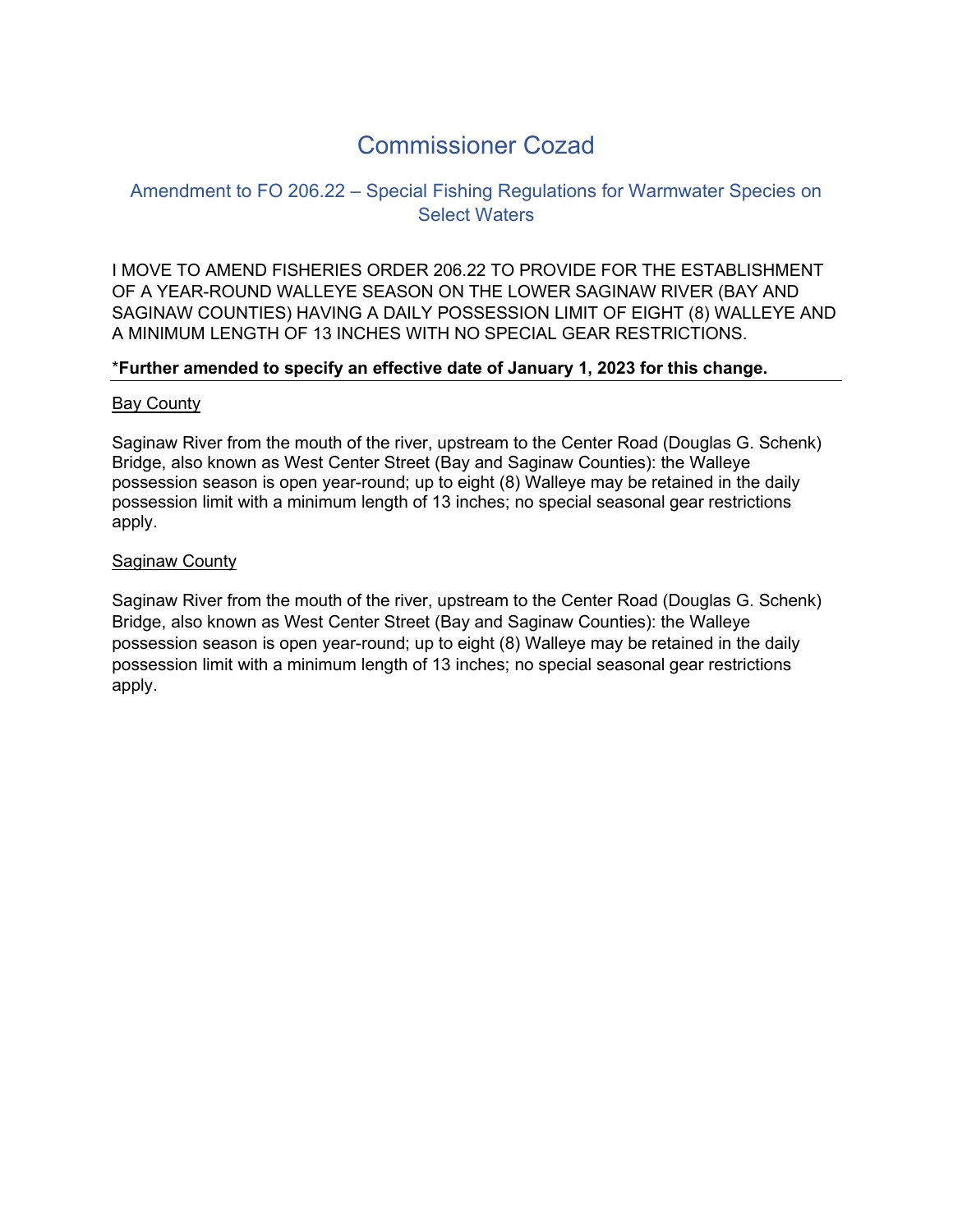# **FISHERIES ORDER**

# **Special Fishing Regulations for Warmwater Species on Select Waters Order 206.22**

By authority conferred on the Natural Resources Commission and the Department of Natural Resources by Part 487 and Part 491 of 1994 PA 451, MCL 324.48701 to 324.48740, it is ordered on December 9, 2021, the following section(s) of the Fisheries Order shall read effective April 1, 2022, as follows:

The following special regulations are in effect for warmwater species on the selected waters and supersede those regulations that in any way conflict with those listed below:

#### Alcona County

Badger Lake (T28N, R3E, S35): no size limit on Northern Pike and up to five (5) Northern Pike may be retained in the daily possession limit with only one (1) greater than 24.

#### Alger County

Echo and Duck Lakes on Grand Island: the possession limit for Smallmouth Bass is zero (0).

Au Train basin, 16 Mile Lake, Echo Lake, Nawakwa Lake, and Trout Lake: no size limit on Northern Pike and up to five (5) Northern Pike may be retained in the daily possession limit with only one (1) greater than 24.

#### **Allegan County**

Pine Creek Flooding: protected slot limit on Northern Pike from 24 – 34 inches.

#### Antrim County

Clam Lake including all tributaries, Elk Lake (above Elk Rapids Dam) including all tributaries, Lake Bellaire including all tributaries upstream to Bellaire Dam, Lake Skegemog including all tributaries, and Torch Lake including all tributaries: the minimum size limit for Muskellunge is 50 inches.

Beals Lake including all tributaries, Benway Lake including all tributaries, Elsworth Lake including all tributaries, Hanley Lake including all tributaries, Intermediate Lake from Bellaire Dam upstream including all tributaries, Saint Clair Lake including all tributaries, Scotts Lake including all tributaries, Six Mile Lake including all tributaries, and Wilson Lake including all tributaries: the minimum size limit for Muskellunge is 46 inches.

Beals Lake, Benway Lake, Ellsworth Lake, Hanley Lake, Scotts Lake, Six Mile Lake (Antrim and Charlevoix Counties), St. Clair Lake (Antrim and Charlevoix Counties), and Wilson Lake: no size limit on Northern Pike and up to five (5) Northern Pike may be retained in the daily possession limit with only one (1) greater than 24.

#### Baraga County

Vermillac (Worm) Lake: no size limit on Northern Pike and up to five (5) Northern Pike may be retained in the daily possession limit with only one (1) greater than 24 inches.

#### Barry County

Gun Lake: the minimum size limit for Muskellunge is 46 inches.

Thornapple Lake (from McKeown road to Barger road): the minimum size limit for Muskellunge is 50 inches. The possession season for Muskellunge and Northern Pike shall be the 1<sup>st</sup> Saturday in June through November 30, inclusive.

Williams Lake: the fishing season shall be the last Saturday in April through December 15, inclusive. The daily possession limit is zero (0).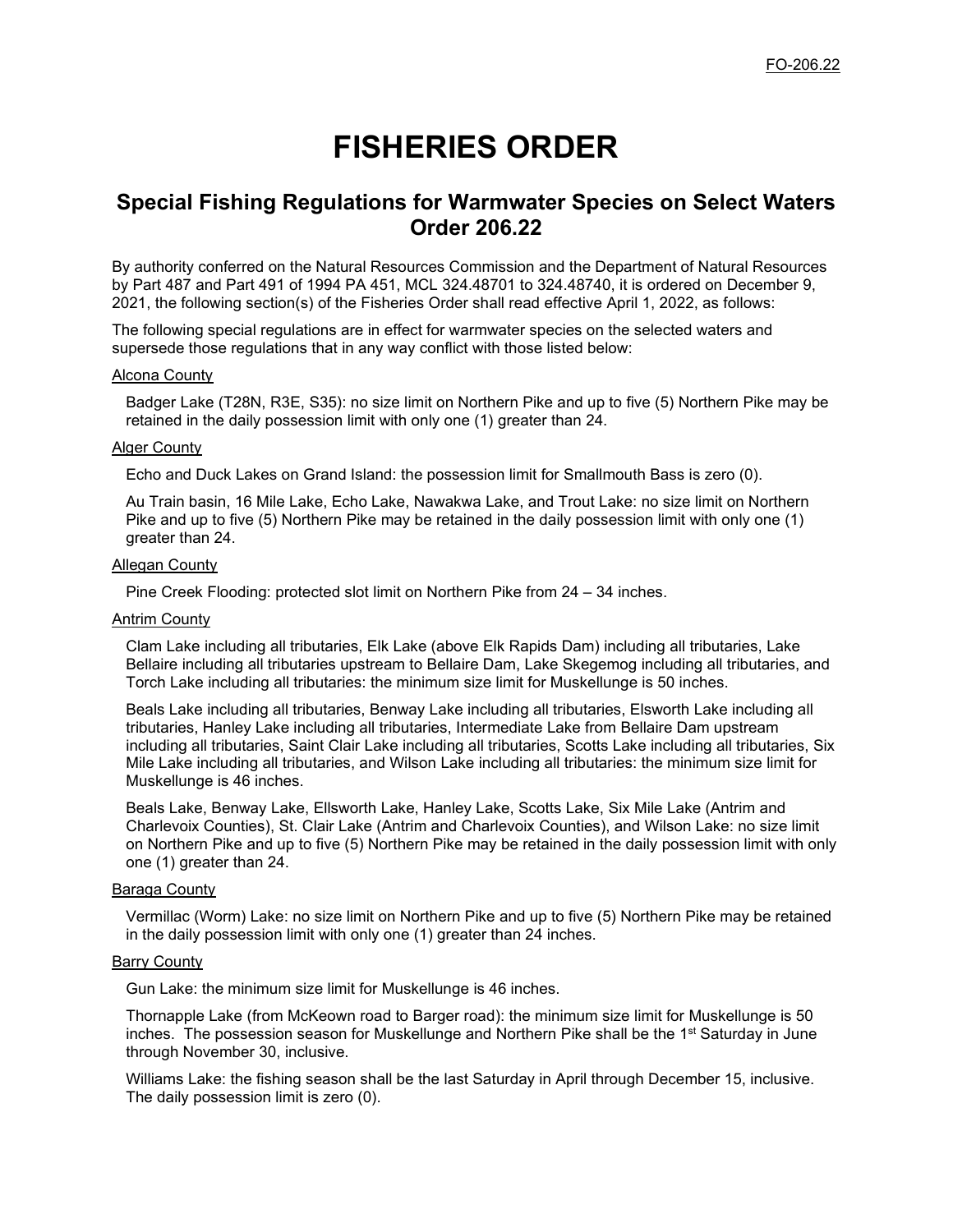#### **Bay County**

The following provision shall be effective on January 1, 2023 - Saginaw River from the mouth of the river, upstream to the Center Road (Douglas G. Schenk) Bridge, also known as West Center Street (Bay and Saginaw Counties): the Walleye possession season is open year-round; up to eight (8) Walleye may be retained in the daily possession limit with a minimum length of 13 inches; no special seasonal gear restrictions apply.

#### **Benzie County**

Long Lake: no size limit on Northern Pike and up to five (5) Northern Pike may be retained in the daily possession limit with only one (1) greater than 24 inches.

#### Calhoun County

Harts Lake (T2S, R8W, S7, 18): the daily possession limit is zero (0).

#### Cass County

Corey Lake (T6S, R13W, S24) Little Crooked Lake, and Stone Lake (T6S, R15W, S35): the minimum size limit on Largemouth Bass is 10 inches.

Magician Lake: protected slot limit on Northern Pike from 24 – 34 inches.

#### Charlevoix County

Saint Clair Lake including all tributaries and Six Mile Lake including all tributaries: the minimum size limit for Muskellunge is 46 inches.

Deer Lake, Fox Lake, Geneserath Lake, Six Mile Lake (Antrim and Charlevoix Counties), St. Clair Lake (Antrim and Charlevoix Counties), and Susan Lake: no size limit on Northern Pike and up to five (5) Northern Pike may be retained in the daily possession limit with only one (1) greater than 24 inches.

#### Cheboygan County

Black Lake including all tributaries and Black River including all tributaries (upstream to Kleber Dam), Burt Lake, Cheboygan River, Crooked River (downstream from Crooked Lake confluence), Indian River, Mullet Lake: the minimum size limit on Muskellunge is 46 inches.

Black River upstream of Tower Dam (includes Tower Pond) and tributary streams only, Silver Lake (T33N, R3W, S11, 12), Wildwood Lake (T33N, R2W, S21), and Paradise (Carp) Lake (Cheboygan and Emmet Counties): no size limit on Northern Pike and up to five (5) Northern Pike may be retained in the daily possession limit with only one (1) greater than 24 inches.

Cheboygan River from the south end of the outermost breakwall on Mullett Lake downstream to Cheboygan Dam, and Black River from Alverno Dam downstream to its confluence with the Cheboygan River: the possession season for walleye shall be May 15 – March 15, inclusive.

#### Chippewa County

St. Marys River (from compensating gates downstream to DeTour/Drummond Island Ferry docks): the minimum size limit for Muskellunge is 46 inches.

Frenchman Lake (T44N, R6W, S23, 25, 26) and Trout (Carp) Lake: no size limit on Northern Pike and up to five (5) Northern Pike may be retained in the daily possession limit with only one (1) greater than 24 inches.

#### Clare County

Eight Point Lake, Lake Thirteen and Long Lake: no size limit on Northern Pike and up to five (5) Northern Pike may be retained in the daily possession limit with only one (1) greater than 24 inches.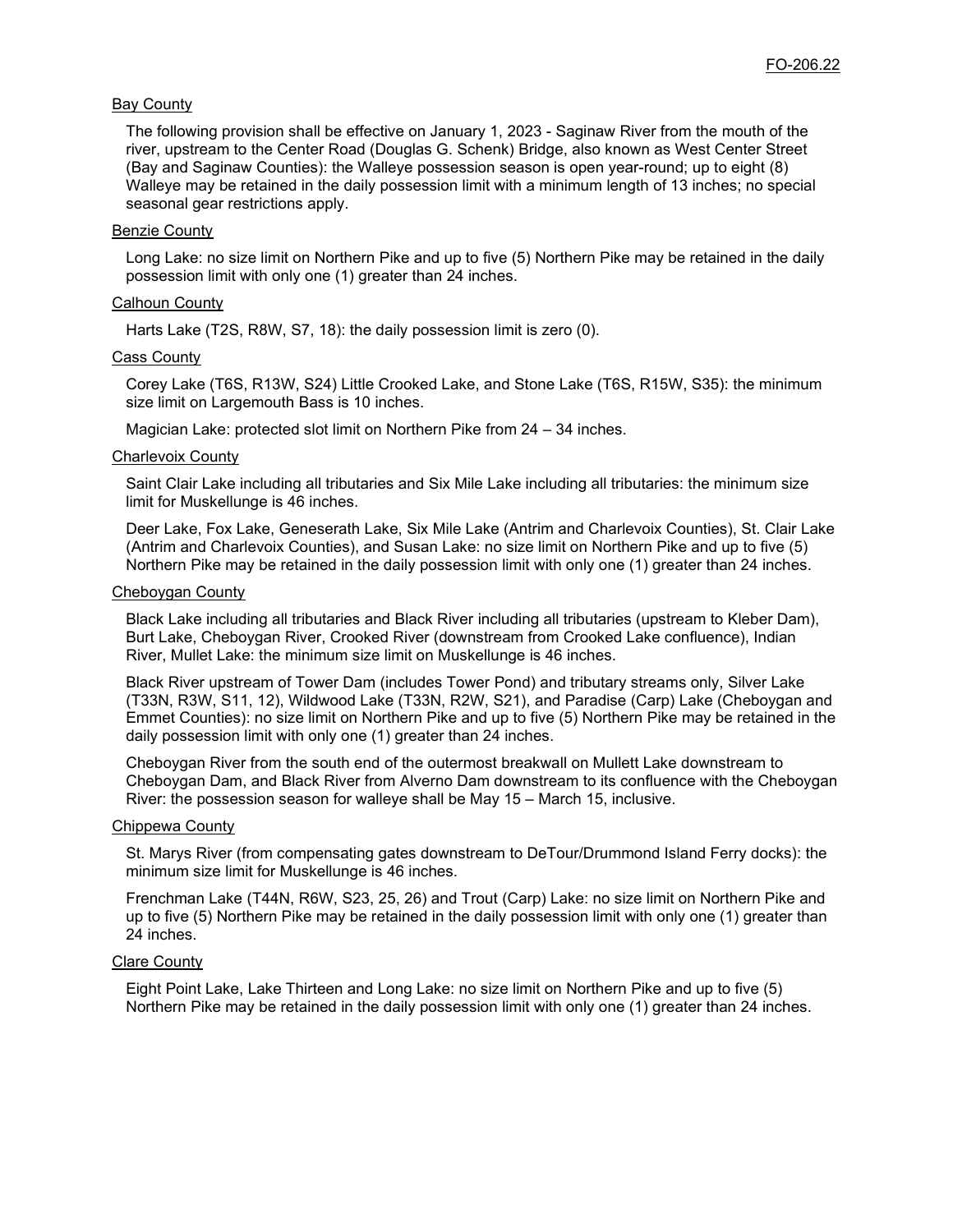#### Crawford County

Jones Lake (T28N, R2W, S30, 31): the fishing season shall be from the last Saturday in April through September 30, inclusive. Tackle: artificial lures only. It shall be unlawful to use or possess live bait, dead bait, organic or processed food at any time on the shore or water. Daily possession limit is zero (0).

Wakeley Lake (T26N, R2W, S23): the fishing season shall be from the last Saturday in April through September 30, inclusive. The daily possession limit is zero (0). Tackle: Artificial lures only. It shall be unlawful to use or possess live bait, dead bait, organic or processed food at any time on the shore or water.

Big Creek Impoundment (T28N, R1W, S24, 25), River Lake (T28N, R2W, S30), and Pickerel Lake (Crawford and Oscoda Counties, T24N, R1W, S24 and T28N, R1E, S19): no size limit on Northern Pike and up to five (5) Northern Pike may be retained in the daily possession limit with only one (1) greater than 24 inches.

#### Delta County

Chicago Lake, Carr Lake, Hamilton (McDonald) Lake, Lyman Lake, Escanaba River upstream from first dam at US-2, Round Lake (T40N, R20W, S1): no size limit on Northern Pike and up to five (5) Northern Pike may be retained in the daily possession limit with only one (1) greater than 24 inches.

#### Dickinson County

Hamilton Lake, Lake Louise, Lake Mary and Sawyer Lake: no size limit on Northern Pike and up to five (5) Northern Pike may be retained in the daily possession limit with only one (1) greater than 24 inches.

#### Emmet County

Crooked River (downstream from Crooked Lake confluence): the minimum size limit on Muskellunge is 46 inches.

Crooked Lake, French Farm Lake Flooding, O'Neal Lake Flooding, and Paradise (Carp) Lake (Cheboygan and Emmet Counties): no size limit on Northern Pike and up to five (5) Northern Pike may be retained in the daily possession limit with only one (1) greater than 24 inches.

#### Gladwin County

Lake Lancelot, Lake Lancer and Wiggins Lake: no size limit on Northern Pike and up to five (5) Northern Pike may be retained in the daily possession limit with only one (1) greater than 24 inches.

#### Gogebic County

Chaney Lake, Cisco Lake, Thousand Island Lake, Lindsley Lake, Poor Lake, Big African Lake, Little African Lake, Clearwater Lake, East Bay Lake, Fishhawk Lake, Indian Lake, Lake Gogebic, Morley Lake, Record Lake and Sunday Lake: no size limit on Northern Pike and up to five (5) Northern Pike may be retained in the daily possession limit with only one (1) greater than 24 inches.

#### Grand Traverse County

Elk Lake (above Elk Rapids Dam) including all tributaries and Lake Skegemog including all tributaries: the minimum size limit for Muskellunge is 50 inches.

Arbutus Lake and Spider Lake (T26N, R10W, S9, 10): the minimum size limit for Largemouth and Smallmouth Bass is 10 inches.

Boardman Lake, and Lake Dubonnet: no size limit on Northern Pike and up to five (5) Northern Pike may be retained in the daily possession limit with only one (1) greater than 24 inches.

#### Hillsdale County

Lake Diane: the minimum size limit for Muskellunge is 38 inches.

#### Houghton County

Portage and Torch Lake systems: no more than one (1) Walleye over 23 inches may be possessed in the daily possession limit.

Prickett Impoundment and Rice Lake: no size limit on Northern Pike and up to five (5) Northern Pike may be retained in the daily possession limit with only one (1) greater than 24 inches.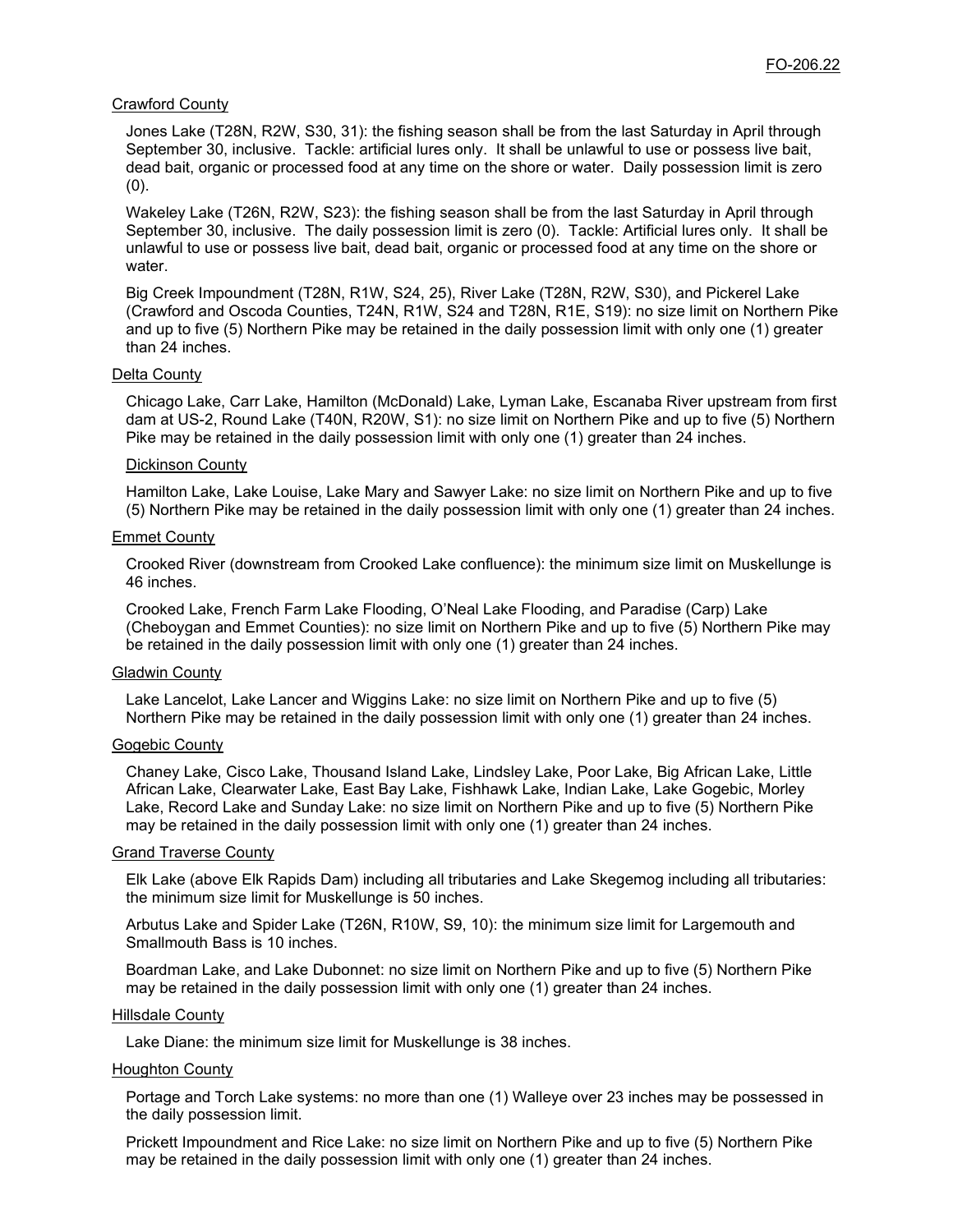#### Ionia County

Woodard Lake: the minimum size limit for Largemouth and Smallmouth Bass is 10 inches.

#### Iron County

Chicagon Lake including all tributaries: the minimum size limit for Muskellunge is 50 inches.

Lake Ottawa the daily possession limit for Largemouth and Smallmouth Bass is zero (0).

Fire Lake and Indian Lake: the minimum size limit for Largemouth and Smallmouth Bass is 18 inches. The daily possession limit for Largemouth and Smallmouth Bass is one (1).

Bass Lake, Bone Lake, Brule Lake, Buck Lake, Deer River, Hemlock Falls Reservoir, Indian Lake, Iron Lake, Lake Mary, Lake St. Kathryn, Michigamme Falls Reservoir, Michigamme Reservoir, Net River, Net River Wide Waters, Paint Lake, Paint River Pond (downstream of Horserace Rapids and upstream of Frog Island), Peavy Pond, Perch Lake, Railroad Lake, Runkle Lake, Shank Lake, Sunset Lake, and Winslow Lake: no size limit on Northern Pike and up to five (5) Northern Pike may be retained in the daily possession limit with only one (1) greater than 24 inches.

#### Kalamazoo County

Long Lake (T3S, R10W, S17, 18, 19, 30): protected slot limit on Northern Pike from 24 – 34 inches.

#### Kalkaska County

Lake Skegemog including all tributaries: the minimum size limit for Muskellunge is 50 inches.

Cub Lake (T27N, R5W, S19): the minimum size limit for Largemouth and Smallmouth Bass is 10 inches.

#### Kent County

Murray Lake: the minimum size limit for Muskellunge is 46 inches.

Bass Lake (T10N, R9W, S12, 13, 14): protected slot limit on Northern Pike from 24 – 34 inches.

Scram Lake: no size limit on Northern Pike and up to five (5) Northern Pike may be retained in the daily possession limit with only one (1) greater than 24 inches.

#### Keweenaw County

Schlatter Lake: no size limit on Northern Pike and up to five (5) Northern Pike may be retained in the daily possession limit with only one (1) greater than 24 inches.

#### Lake County

Big Bass Lake (T20N, R14W, S34): the minimum size limit for Largemouth and Smallmouth Bass is 10 inches.

#### Leelanau County

North Manitou Lake (T32N, R14W, S29, 32): the minimum size limit for Largemouth and Smallmouth Bass is 18 inches. The daily possession limit for Largemouth and Smallmouth Bass is one (1). Tackle: Artificial lures only. It shall be unlawful to use or possess live bait, dead bait, organic or processed food at any time on the shore or water.

Florence Lake (T31N, R15W, S9): Tackle: Artificial lures only. It shall be unlawful to use or possess live bait, dead bait, organic or processed food at any time on the shore or water. No size limit on Northern Pike and up to five (5) Northern Pike may be retained in the daily possession limit with only one (1) greater than 24 inches.

#### Lenawee County

Lake Hudson: the possession season for Northern Pike and Muskellunge shall be the first Saturday in June through November 30, inclusive.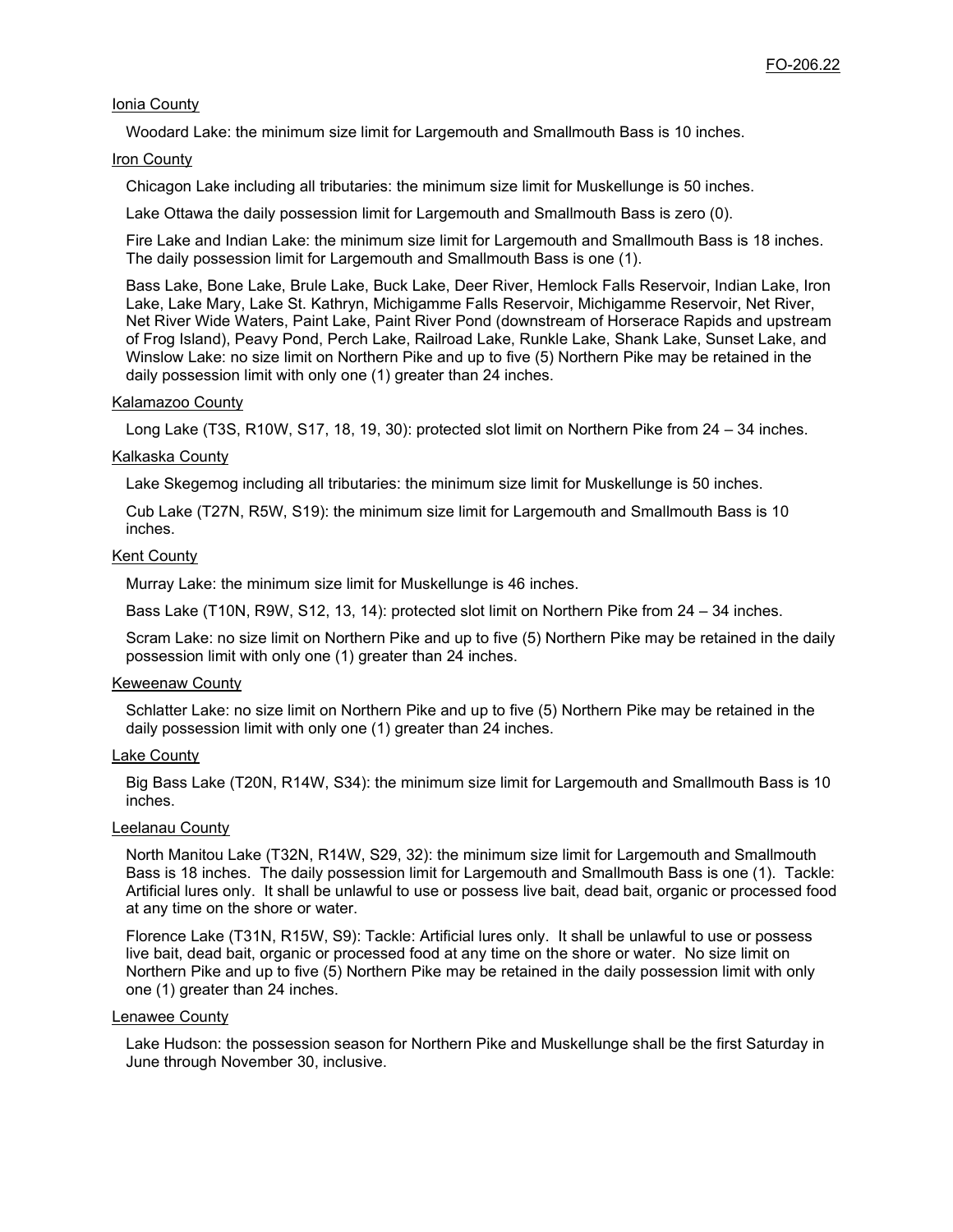#### Luce County

Blind Sucker Flooding and Bodi Lake: protected slot limit on Northern Pike from 24 – 34 inches.

East Lake and Muskallonge Lake: no size limit on Northern Pike and up to five (5) Northern Pike may be retained in the daily possession limit with only one (1) greater than 24 inches.

Tahquamenon River and Tributaries upstream from Upper Falls: the minimum size limit for Muskellunge is 38 inches.

#### Mackinac County

East Lake, Millecoquins Lake, and South Manistique Lake: no size limit on Northern Pike and up to five (5) Northern Pike may be retained in the daily possession limit with only one (1) greater than 24 inches.

#### Manistee County

Bar Lake and Chief Lake: no size limit on Northern Pike and up to five (5) Northern Pike may be retained in the daily possession limit with only one (1) greater than 24 inches.

#### **Marquette County**

Deer Lake Basin (T48N, R27W, S27, 28, 29, 32, 33, 34), Carp River downstream from M-28 (T47N, R27W, S4) and all other tributaries to Deer Lake Basin: the daily possession limit is zero (0). Tackle: Artificial lures only. It shall be unlawful to use or possess live bait, dead bait, organic or processed food at any time on the shore or water.

Fish Lake (T47N, R29W, S5, 6, 8): the minimum size limit for Largemouth and Smallmouth Bass is 18 inches. The daily possession limit for Largemouth and Smallmouth Bass is one (1).

Bass (East) Lake, Cedar Lake (T47N, R27W, S11), Dead River Storage Basin, Engman Lake, Middle Branch Escanaba River, Big West Branch Escanaba River, Escanaba River Mainstream downstream to Boney Falls Basin (except Greenwood, Schweitzer and Cataract Reservoirs), Shag (Big) Lake, and Witch Lake: no size limit on Northern Pike and up to five (5) Northern Pike may be retained in the daily possession limit with only one (1) greater than 24 inches.

#### Mason County

Hackert (Crystal) Lake (T18N, R17W, S2, 3): no size limit on Northern Pike and up to five (5) Northern Pike may be retained in the daily possession limit with only one (1) greater than 24 inches.

#### Mecosta County

Canadian Lakes (in T14N, R8W, S20, 29, 30 north of Pierce Rd and south of Buchanan Rd in S19), Haymarsh Lake and Horsehead Lake: no size limit on Northern Pike and up to five (5) Northern Pike may be retained in the daily possession limit with only one (1) greater than 24 inches.

#### Menominee County

Shakey Lakes Chain including: Bass Lake, Beecher Lake, Long Lake, East Lake, Resort Lake, Baker Lake, and Spring Lake and Westman Impoundment (including North and Hayward Lakes): no size limit on Northern Pike and up to five (5) Northern Pike may be retained in the daily possession limit with only one (1) greater than 24 inches.

#### Missaukee County

Missaukee Lake: no size limit on Northern Pike and up to five (5) Northern Pike may be retained in the daily possession limit with only one (1) greater than 24 inches.

#### Montcalm County

Indian Lake: no size limit on Northern Pike and up to five (5) Northern Pike may be retained in the daily possession limit with only one (1) greater than 24 inches.

Sand Lake and Townline Lake: protected slot limit on Northern Pike from 24 – 34 inches.

#### Monroe County

Crystal Waters State Game Area: the fishing season shall be open all year. The daily possession limit is zero (0). Tackle: all types of natural and artificial baits may be used.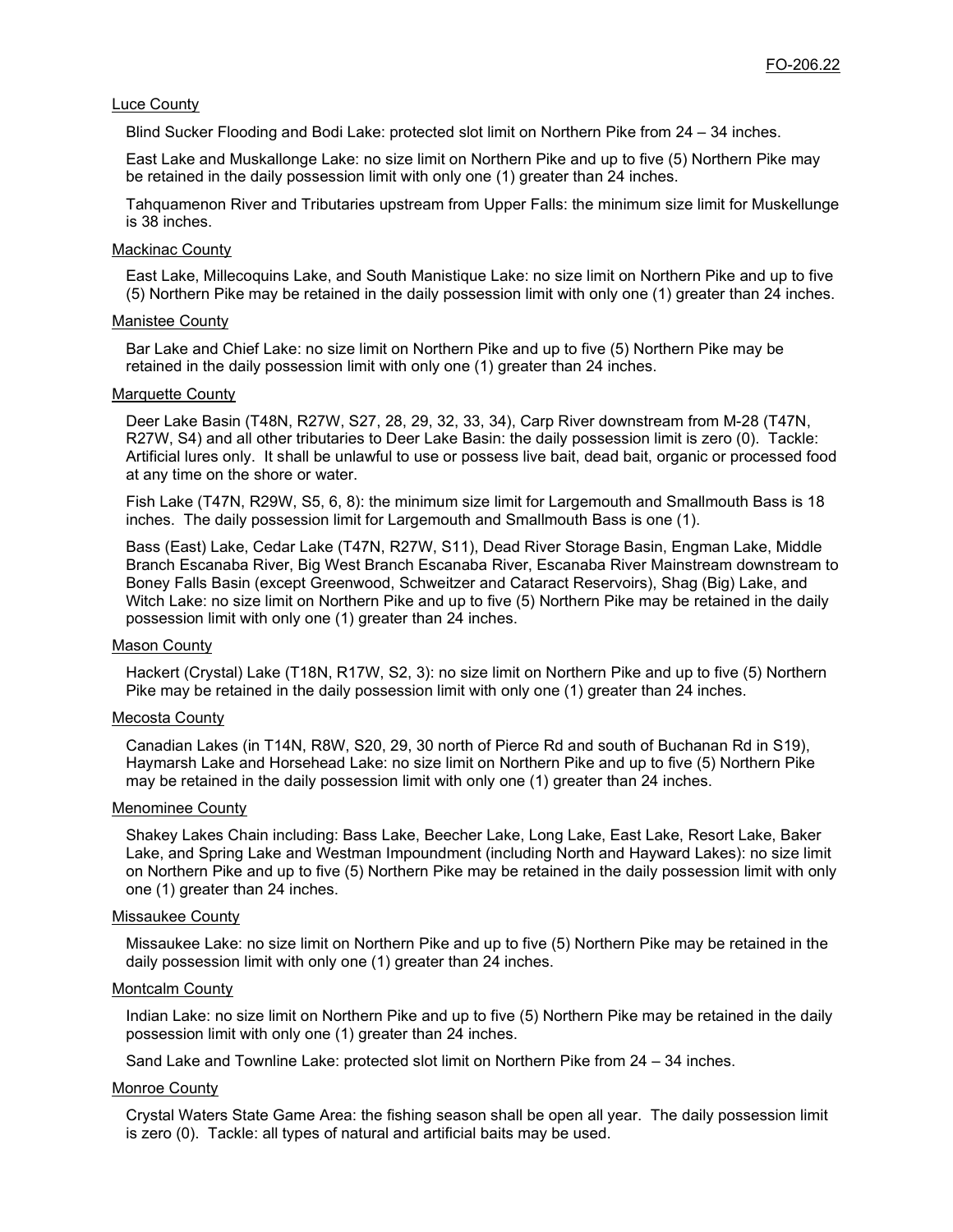#### Montmorency County

North and South Blue Lakes and Walled Lake: the fishing season shall be the last Saturday in April through September 30, inclusive. The daily possession limit is zero (0). Tackle: Artificial lures only.

Black River and tributary streams only, East Town Corner Lake, North Tomahawk Lake, Pug Lakes (T31N, R2E, S4, 5), Robarge (Pike) Lake, South Tomahawk Lake, and West Town Corner Lake: no size limit on Northern Pike and up to five (5) Northern Pike may be retained in the daily possession limit with only one (1) greater than 24 inches.

#### Muskegon County

Mona Lake: the minimum size limit on Muskellunge is 46 inches.

Big Blue Lake (T12N, R16W, S2, 3, 4): no size limit on Northern Pike and up to five (5) Northern Pike may be retained in the daily possession limit with only one (1) greater than 24 inches

#### Newaygo County

Sand Lake (T11N, R13W, S19) and Brush Lake (T14N, R12W, S1): the daily possession limit is zero (0) for Channel Catfish, Flathead Catfish, and Bullhead.

Baptist Lake (T11N, R11W, S23, 24): the daily possession limit is zero (0) for Walleye, Channel Catfish, Flathead Catfish, and Bullhead.

Crystal Lake: the daily possession limit is zero (0) for walleye.

Diamond Lake, Nichols Lake, Ryerson (Long) Lake, Pickerel Lake, Kimball Lake, Emerald Lake, and Sylvan Lake: no size limit on Northern Pike and up to five (5) Northern Pike may be retained in the daily possession limit with only one (1) greater than 24 inches.

#### **Oakland County**

Upper Bushman Lake (T4N, R9E, S3): the daily possession limit is zero (0).

#### Oceana County

Round (Wykoff) Lake: no size limit on Northern Pike and up to five (5) Northern Pike may be retained in the daily possession limit with only one (1) greater than 24 inches.

#### Ogemaw County

East Twin Lake, Lake Ogemaw and Sage Lake: no size limit on Northern Pike and up to five (5) Northern Pike may be retained in the daily possession limit with only one (1) greater than 24 inches.

#### Ontonagon County

Ontonagon River (Ontonagon County): no more than one (1) Walleye over 23 inches may be possessed in the daily possession limit.

Lake of the Clouds (T15N, R43W, S21, 22): the daily possession limit for Smallmouth Bass is zero (0). Tackle: Artificial lures only. It shall be unlawful to use or possess live bait, dead bait, organic or processed food at any time on the shore or water.

Lake Gogebic: no size limit on Northern Pike and up to five (5) Northern Pike may be retained in the daily possession limit with only one (1) greater than 24 inches.

#### Osceola County

Diamond Lake, Lake Miramichi, Rose Lake, and Wells Lake: no size limit on Northern Pike and up to five (5) Northern Pike may be retained in the daily possession limit with only one (1) greater than 24 inches.

#### Oscoda County

Pickerel Lake (Crawford and Oscoda Counties T24N, R1W, S24 and T28N, R1E, S19): no size limit on Northern Pike and up to five (5) Northern Pike may be retained in the daily possession limit with only one (1) greater than 24 inches.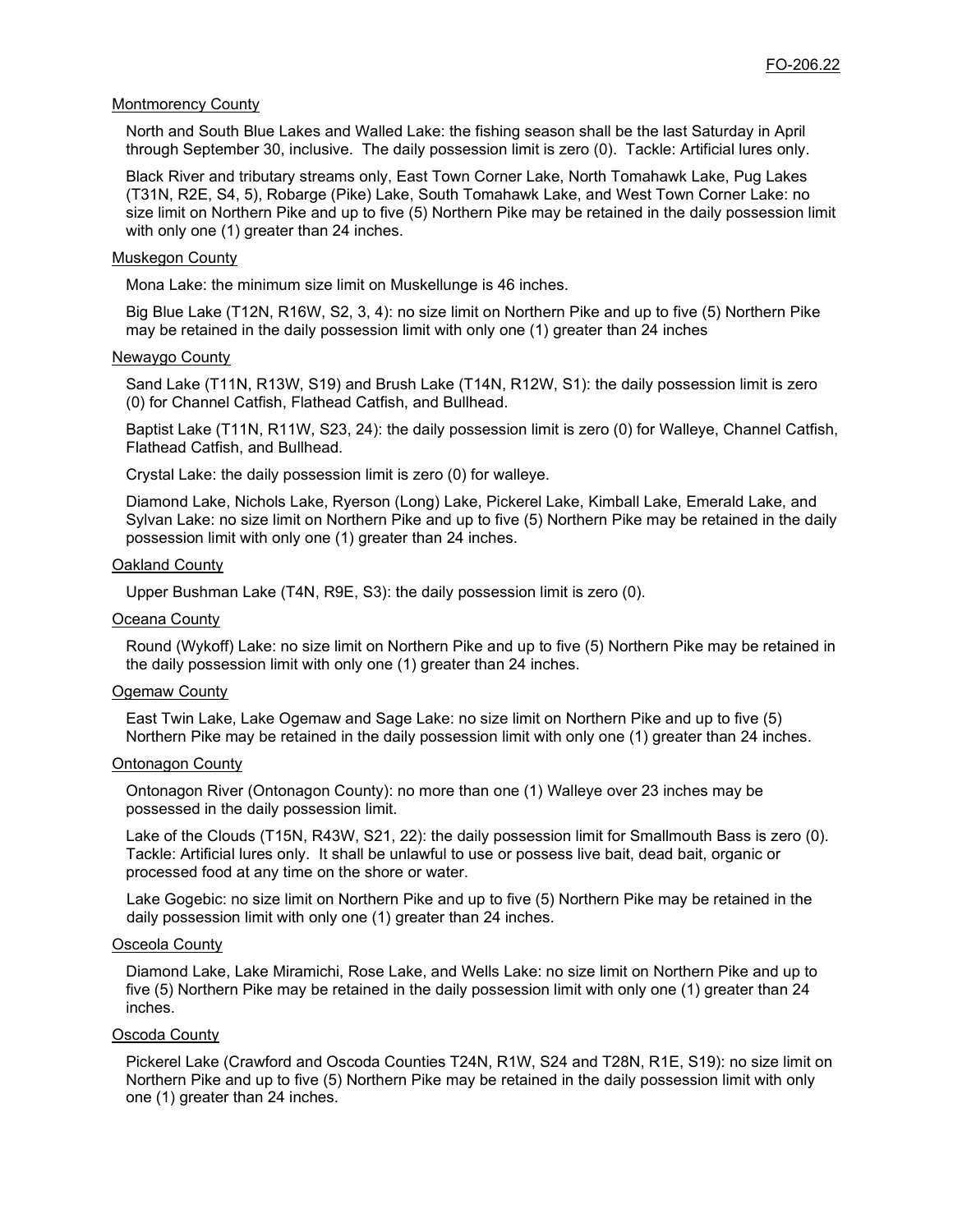#### Ottawa County

Grand River (downstream from Sixth Street Dam) and Lake Macatawa: the minimum size limit for Muskellunge is 46 inches.

#### Presque Isle County

Black Lake including all tributaries: the minimum size limit on Muskellunge is 46 inches.

Ocqueoc River and tributary streams, all lakes of the Ocqueoc River watershed including Ann, Bullhead, Ella, Emma, Ferdelman, Gorman, Horseshoe, Lost, Louise, Lower and Upper Barnhart, May, McIntosh, Moore, Mud, Nettie, Ocqueoc, and Orchard, the Black River and tributary streams, and the following lakes of the Black River watershed: Francis Lake, Tomahawk Flooding, East Town Corner Lake, and West Town Corner Lake: no size limit on Northern Pike and up to five (5) Northern Pike may be retained in the daily possession limit with only one (1) greater than 24 inches.

#### Roscommon County

Backus Creek from the stream mouth upstream, including all tributaries, Little Mud Lake Flooding, Backus Creek Flooding, and Backus Lake Flooding, Cut River from the river mouth at Houghton Lake upstream to CO 100 just downstream of Higgins Lake, Houghton Lake, Lake James and Lake St. Helen: no size limit on Northern Pike and up to five (5) Northern Pike may be retained in the daily possession limit with only one (1) greater than 24 inches.

#### Saginaw County

The following provision shall be effective on January 1, 2023 - Saginaw River from the mouth of the river, upstream to the Center Road (Douglas G. Schenk) Bridge, also known as West Center Street (Bay and Saginaw Counties): the Walleye possession season is open year-round; up to eight (8) Walleye may be retained in the daily possession limit with a minimum length of 13 inches; no special seasonal gear restrictions apply.

#### Schoolcraft County

Boot Lake, Colwell Lake, Crooked Lake, Kennedy Lake, MacDonald Lake, Seney Wildlife Refuge Ponds, Stanley Lake, and Thunder Lake: no size limit on Northern Pike and up to five (5) Northern Pike may be retained in the daily possession limit with only one (1) greater than 24 inches.

#### St. Joseph County

Corey Lake (T6S, R12W, S17, 18, 19, 20, 29) and Big Pleasant Lake: the minimum size limit on Largemouth Bass is 10 inches.

Magician Lake: protected slot limit on Northern Pike from 24 – 34 inches.

#### Van Buren County

Crooked Lake and Little Crooked Lake: the minimum size limit on Largemouth Bass is 10 inches.

Round Lake: the minimum size limit on Muskellunge is 38 inches.

Magician Lake: protected slot limit on Northern Pike from 24 – 34 inches.

#### Washtenaw County

Horseshoe Lake: the daily possession limit for Largemouth Bass and Northern Pike is one (1). The daily possession limit for Bluegill, Pumpkinseed, Redear, Green Sunfish, Black Crappie and White Crappie, Warmouth, and Rock Bass in combination is ten (10).

Huron River, from the Mast Road Bridge in the Village of Dexter (T1S, R5E, S32) downstream to the Delhi Road Bridge (T2S, R5E, S2): the daily possession limit of Largemouth and Smallmouth Bass is zero (0)

#### Wexford County

Pleasant Lake and Stone Ledge Lake: no size limit on Northern Pike and up to five (5) Northern Pike may be retained in the daily possession limit with only one (1) greater than 24 inches.